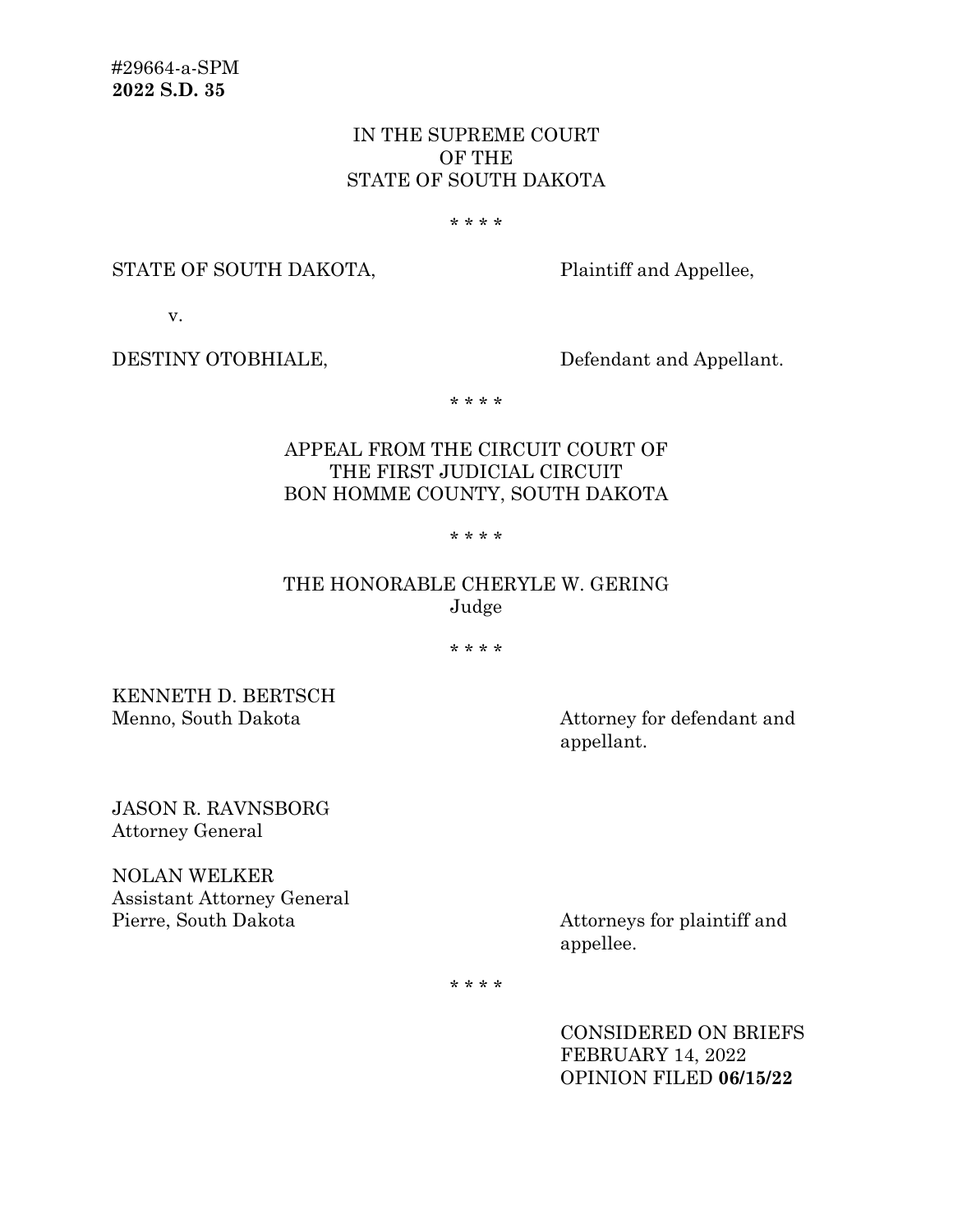MYREN, Justice

[¶1.] A jury convicted Destiny Otobhiale of aiding, abetting, or advising grand theft by deception. He appeals the circuit court's evidentiary rulings admitting other acts as Rule 404(b) evidence or, in the alternative, as *res gestae* evidence. Otobhiale also appeals the circuit court's denial of his motions for a new trial based on newly discovered evidence and for judgment of acquittal. We affirm.

### **Facts and Procedural History**

[¶2.] On February 4, 2020, a grand jury indicted Otobhiale on two counts of aiding, abetting, or advising grand theft by deception. Both counts alleged Otobhiale aided, abetted, or advised another person in planning or committing a grand theft by deception in violation of SDCL 22-30A-1 (theft), SDCL 22-30A-17 (grand theft), and SDCL 22-3-3 (aiding, abetting, or advising). Count One alleged Otobhiale took or exercised unauthorized control over the property of another with the intent to deprive that person of the property by deception by preventing that person from acquiring information that would affect the person's judgment of a transaction. SDCL 22-30A-3(2). Count Two mirrored Count One, except that it alleged that Otobhiale's role in the deception created or reinforced a false impression of law, value, intention, or other state of mind. SDCL 22-30A-3(1).

[¶3.] The events underlying the indictment began in November 2019 when a man representing himself as William Brooks became Facebook friends with M.D., a 76-year-old widow. Brooks created the appearance that he was a 65-year-old white male serving overseas as a military physician.

-1-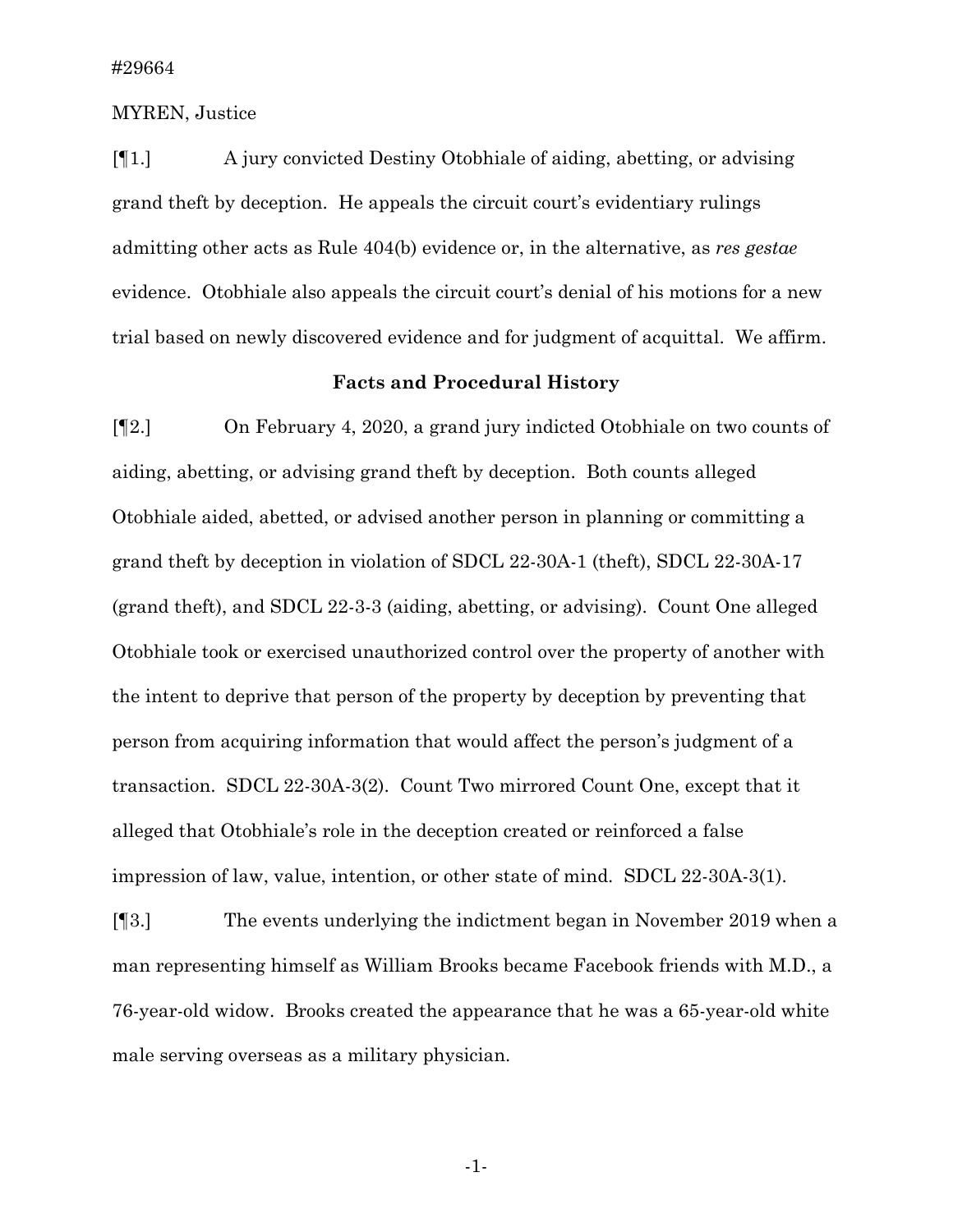[¶4.] On November 26, 2019, Brooks contacted M.D. and requested she send him \$1,200 because he could not access his money in "the war zone." He promised to repay her and convinced her not to involve her family. Brooks instructed M.D. to send cash by FedEx to John Pastorek at a specific address in Irvington, New Jersey. M.D. testified that she understood that Pastorek was Brooks's contact in the United States. M.D. sent the cash as instructed on December 6, 2019. Over the next month and a half, M.D. continued receiving requests for cash from Brooks. Ultimately, M.D. sent approximately \$14,000 in cash in seven packages addressed to Pastorek at the same New Jersey address.

[¶5.] When M.D. attempted to send cash an eighth time, her bank intervened and contacted the Bon Homme County Sheriff's Office. Sheriff Mark Maggs convinced M.D. to send a package containing paper, rather than money, to the same New Jersey address on January 23, 2020. Sheriff Maggs provided the package tracking information to the Irvington, New Jersey Police Department so they could apprehend the package recipient. On January 24, 2020, Irvington Police Sergeants Maurice Taylor and Brandis Puryear observed Otobhiale accept the package addressed to John Pastorek. Sergeants Taylor and Puryear arrested and searched Otobhiale. The search revealed Otobhiale possessed multiple credit/debit cards that did not belong to him.[1](#page-2-0) Sergeants Taylor and Puryear also observed a mailbox on Otobhiale's house with a note taped to it that said "John Pastorek."

<span id="page-2-0"></span><sup>1.</sup> Three of the cards had the name John Pastorek, one had the name Eric Jaffe, and one had the name Frances Carter.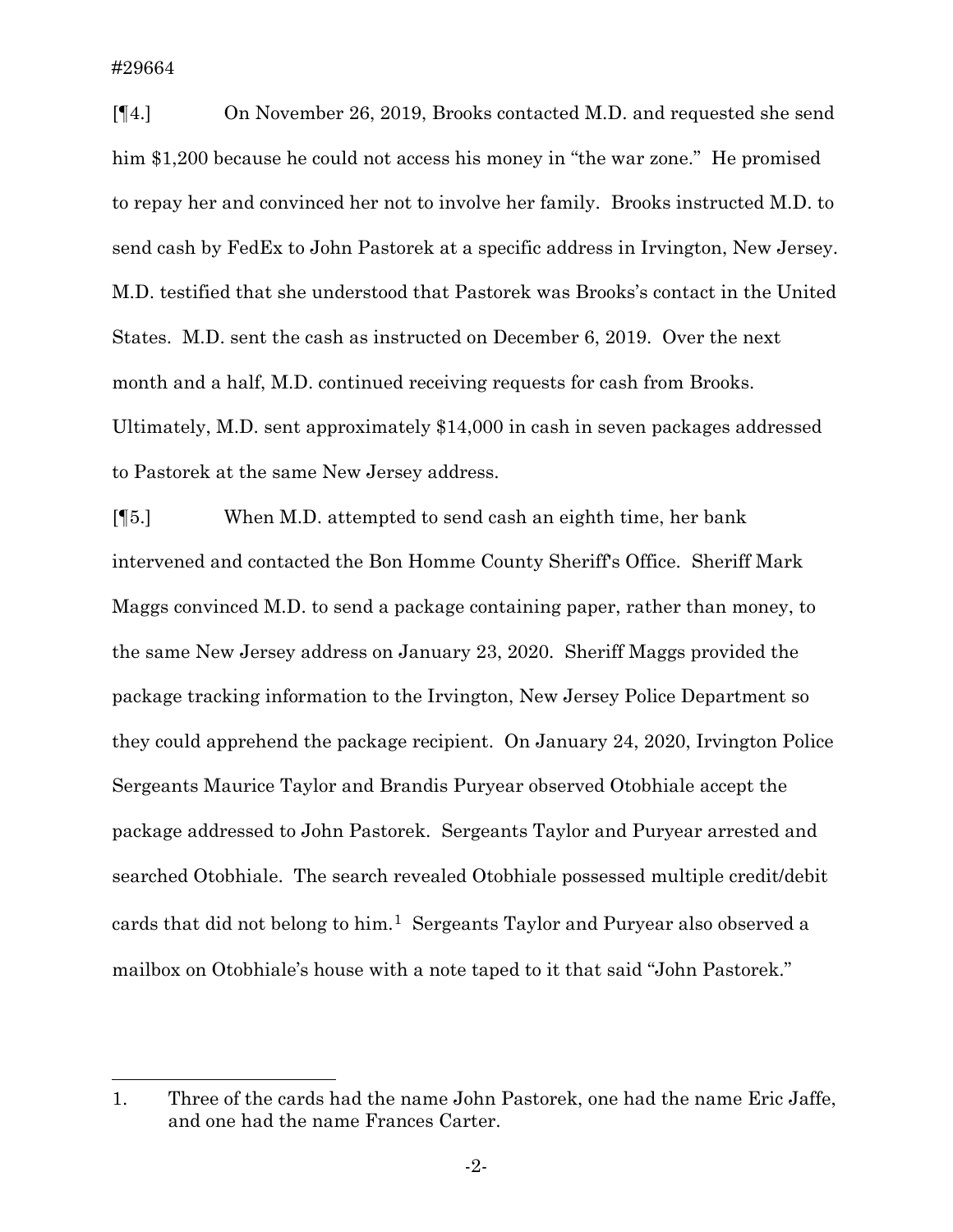[¶6.] During an interview with law enforcement following his arrest, Otobhiale explained he was receiving money for a friend, Nelly, who resided in Africa. Otobhiale explained that he would then forwarded the cash to a "money guy," who transferred it to Nelly. Otobhiale said that he retained fifteen percent of the cash he received. Otobhiale explained that while living at a previous residence, he picked up mail belonging to John Pastorek and used that mail to obtain Pastorek's identifying information. Otobhiale admitted using Pastorek's name and information to apply for and receive a Chime debit card<sup>[2](#page-3-0)</sup> in Pastorek's name. Otobhiale denied knowing M.D. When asked if he knew William Brooks, Otobhiale responded:

> That's probably the name Nellie [sic] is using to catfish<sup>[[3\]](#page-3-1)</sup> that lady. I don't know if you understand. Like, for instance, he can -- Nellie [sic] can say he is William Brooks while he's talking to the lady, so he can make her send him –

Although an officer interrupted Otobhiale before he could finish this sentence, Otobhiale continued speaking and revealed he catfished on his own, using the name John Edward. When asked if people had sent him money, Otobhiale admitted that he had just started catfishing and had been unsuccessful.

<span id="page-3-0"></span><sup>2.</sup> Otobhiale explained that this debit card was limited to the amount of cash deposited on to it. He admitted that he placed his portion of the cash onto a card in Pastorek's name. He further explained that he had opened the three cards in his possession that were in Pastorek's name. As for the other cards, he stated he found them on the floor and put them in his wallet to make it "puff."

<span id="page-3-1"></span><sup>3.</sup> A "catfish" is "a person who sets up a false personal profile on a social networking site or fraudulent or deceptive purposes." *Merriam-Webster*, https://www.merriam-webster.com/dictionary/catfish (last visited June 7, 2022).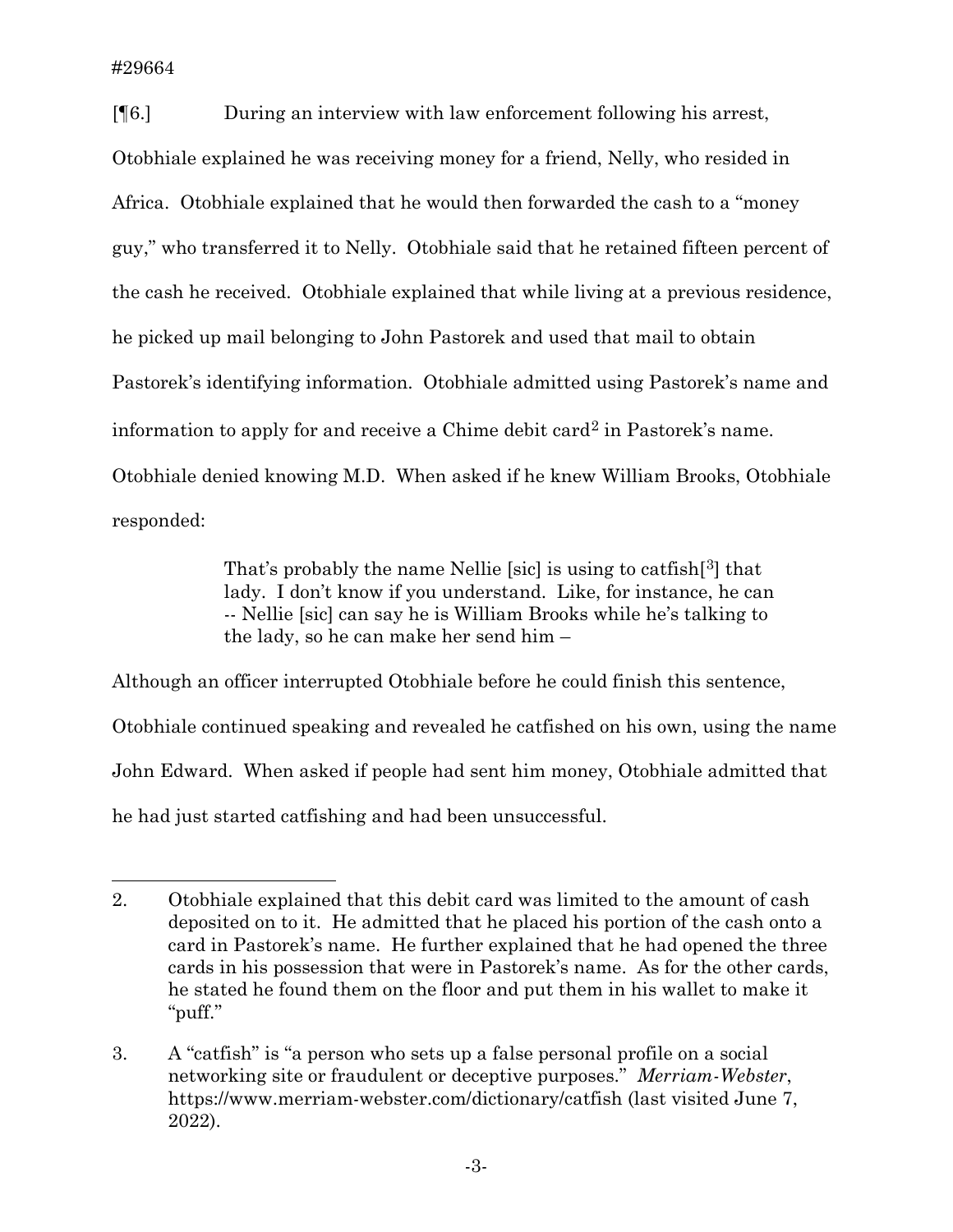[¶7.] Otobhiale was transported to South Dakota after being taken into

custody on a South Dakota arrest warrant. Before trial, the State filed a notice of

intent to offer the recording of Otobhiale's post-arrest interview with New Jersey

law enforcement. Otobhiale resisted by filing a motion in limine, seeking to exclude

specific portions of the interview and any statements relating to:

1. Use by Defendant of any other person's name, other than John Pastorek;

2. How Defendant came to use the name of John Pastorek;

3. That Defendant used the name of John Pastorek to acquire cash or credit cards;

4. That Defendant may have committed crimes by using names other than his own; or

5. Other crimes Defendant may have committed in the past or which he was previously or is currently charged with.

The State responded by filing a notice of intent to introduce SDCL 19-19-404(b) and

*res gestae* evidence, seeking to admit testimony and evidence of conduct relating to:

1. Defendant's use of the name John Pastorek.

2. The victim sending packages containing money on 7 occasions to John Pastorek at [a specific address in] Irvington, New Jersey  $\lceil \cdot \rceil$ .

3. The eighth mailing to John Pastorek did not contain money but was addressed to the same address. This package was sent by [FedEx] on January 23, 2020, with the assistance of the Bon Homme County Sheriff, Mark Maggs. Sheriff Maggs coordinated with the Irvington Police Department to be present when [FedEx] delivered the package. Sgt. Maurice Taylor and Sgt. Brandis Puryear were present at the address when the package was delivered. During a brief surveillance, the officers observed the Defendant accept the package from the [FedEx] employee. The Defendant was immediately detained. 4. During the search incident to the arrest at the police headquarters, the Defendant was found to be in possession of multiple credit cards/debit cards in the name of John Pastorek. 5. During the recorded interview of Defendant, the Defendant explained how he discovered and was using the name of John Pastorek to acquire cash or credit/debit cards.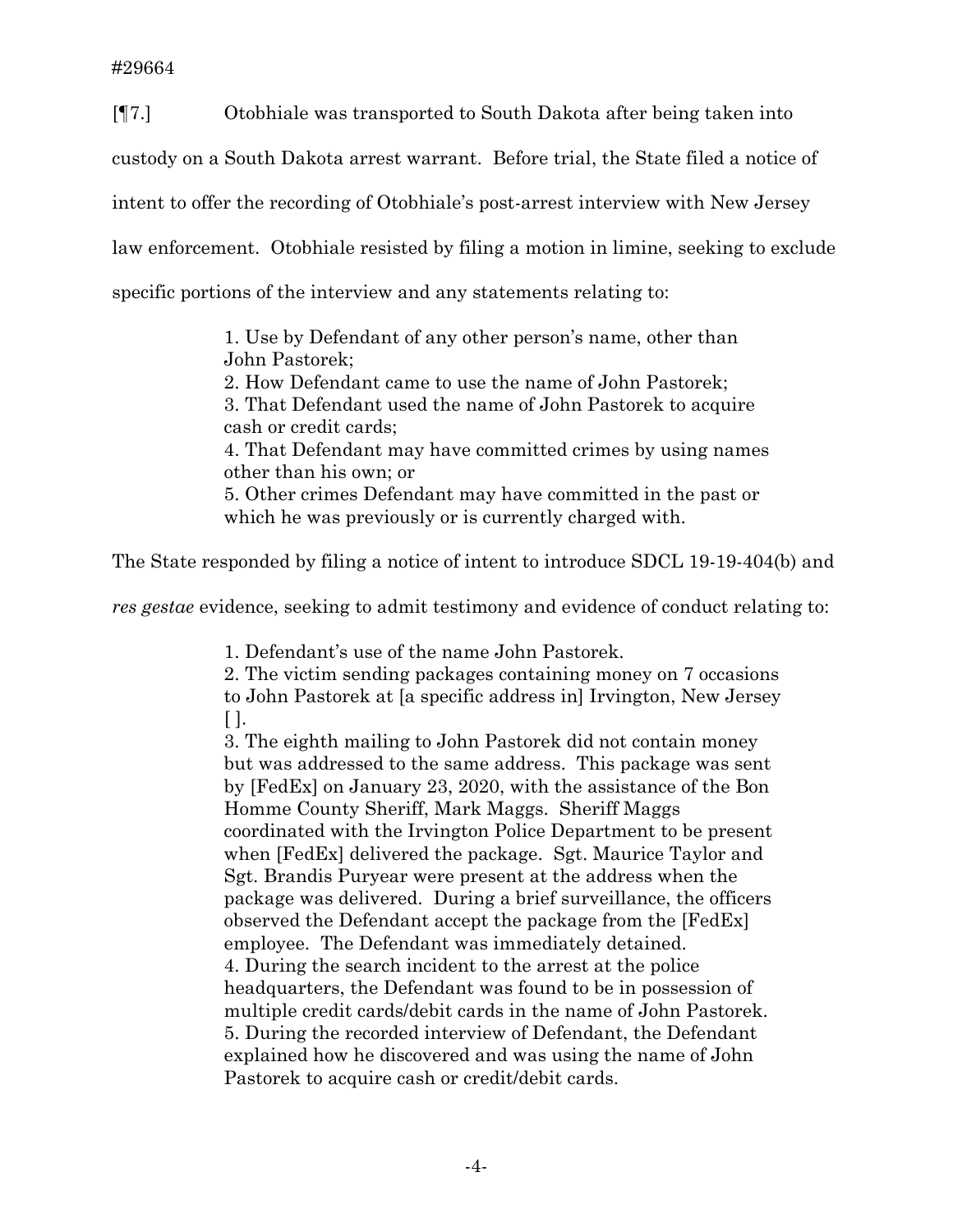6. The State intends to introduce the photo of the mailbox with a handmade name tag for John Pastorek. This mailbox was on the Defendant's home.

[¶8.] The circuit court denied Otobhiale's motion in limine and approved the State's notice of intent to offer SDCL 19-19-404(b) and *res gestae* evidence. The circuit court concluded that the evidence went to identity, intent, preparation, and plan and fell within the permitted uses of such evidence identified in SDCL 19-19- 404(b)(2). Alternatively, the circuit court determined the evidence would be admissible as *res gestae*.

[¶9.] At trial, the State's case-in-chief began with M.D. testifying about her correspondence with Brooks, his requests for money, and her compliance with those requests. Sheriff Maggs testified that after M.D.'s bank contacted him, he intervened to convince M.D. to send a cashless package and arranged the involvement of the Irvington, New Jersey Police Department to help apprehend the package recipient. Before Sergeant Puryear's testimony, the circuit court read two instructions to the jury.[4](#page-5-0) During Sergeant Puryear's direct examination, a video of

### <span id="page-5-0"></span>4. Instruction number two stated:

Evidence may be introduced that the defendant may have committed an offense other than the charges he is facing here.

(continued . . .)

Although evidence of this nature is allowed, it may be used only to show motive, intent, absence of mistake or accident, common scheme, or identity of the person charged. You may not consider it as tending to show in any other respect the defendant's guilt of the offense with which the defendant is charged. Before determining whether to consider this evidence, you must first determine if a preponderance of the evidence established that the defendant committed the other wrongs.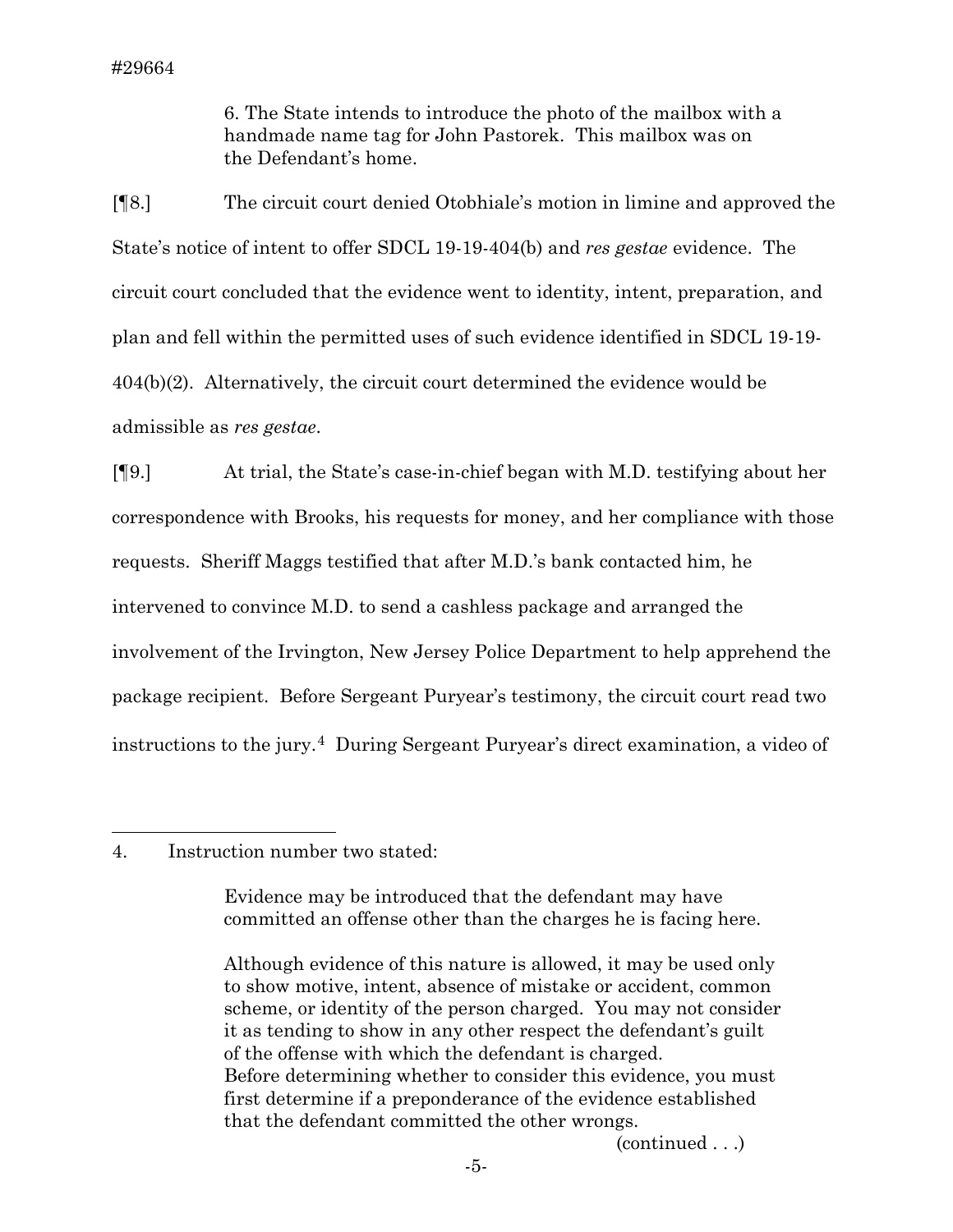Otobhiale's entire interview was received into evidence and played for the jury. The State then sought to introduce testimony from Connor Rucktaeschel, a jail inmate with Otobhiale. Rucktaeschel claimed that the previous night, during an argument in the jail, Otobhiale had told him that "he scams people for a living and he'll scam my mom too." After balancing the potential prejudicial effect against the probative value of the evidence under SDCL 19-19-403, the circuit court excluded Rucktaeschel's testimony, a text message Rucktaeschel sent to his mother, and a video of the jail argument.

[¶10.] During his testimony, Otobhiale admitted that he had been receiving money for Nelly but asserted that he would never scam people. He reiterated that he was unaware of his involvement in a scam. Following Otobhiale's testimony, the State again asked to call Rucktaeschel. This time, the circuit court permitted Rucktaeschel's testimony, concluding that Otobhiale's testimony had opened the door and changed the SDCL 19-19-403 balancing to favor admission. During Rucktaeschel's testimony, the text message he sent to his mother was also received into evidence.[5](#page-6-0) In response, Otobhiale testified again and denied making those statements to Rucktaeschel. During Otobhiale's cross-examination, a video of the

(. . . continued)

 $\overline{\phantom{a}}$  , where  $\overline{\phantom{a}}$  , where  $\overline{\phantom{a}}$  , where  $\overline{\phantom{a}}$ 

You are not required to consider this evidence and whether you do is a matter within your exclusive province.

<span id="page-6-0"></span><sup>5.</sup> The text message read: "He said he scams people for a living, and he'll 'scam my mom too.'"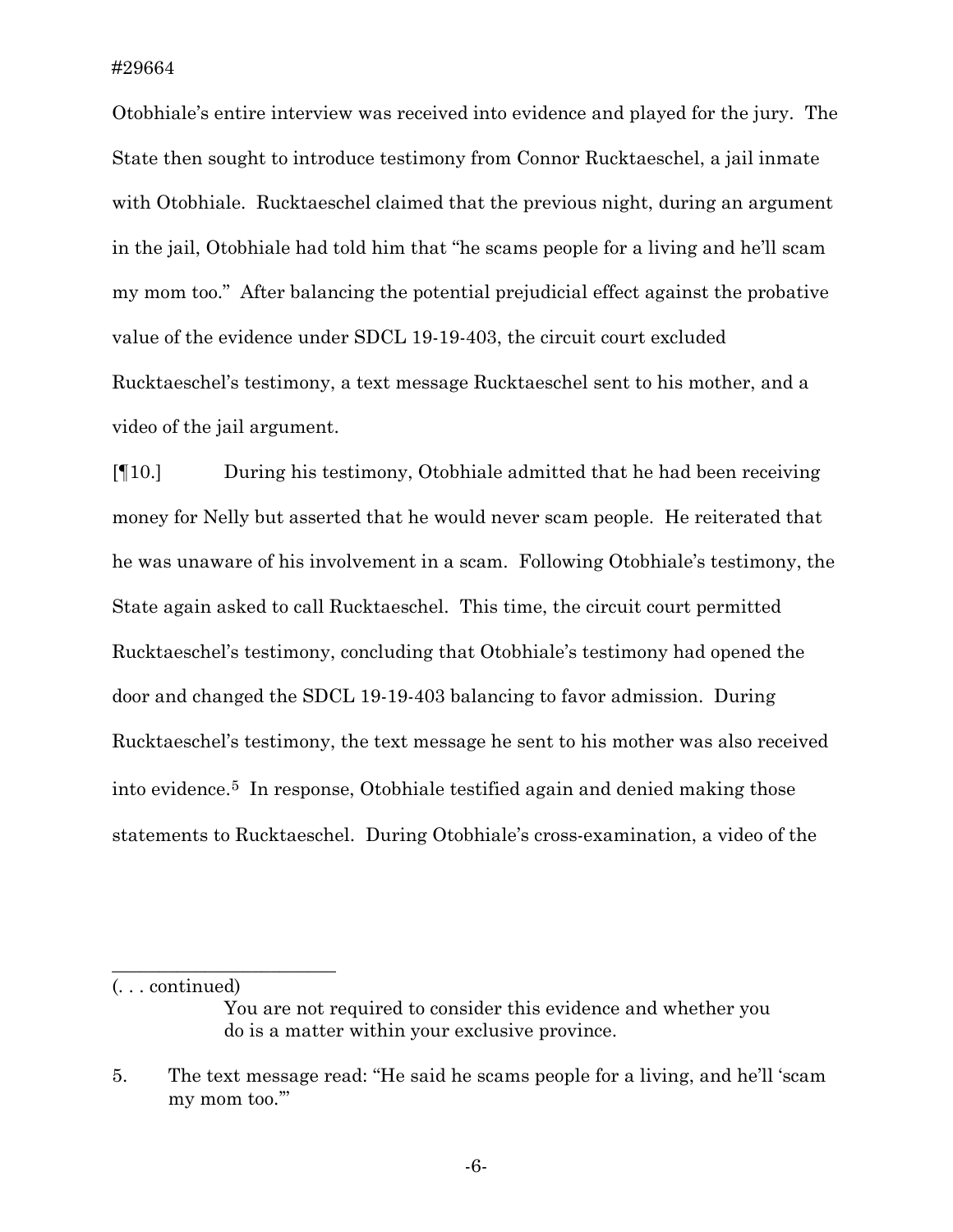jail argument<sup>[6](#page-7-0)</sup> was received into evidence and published to the jury. After the video, both sides rested.

[¶11.] Otobhiale then made a motion for judgment of acquittal as to both counts. Otobhiale argued that the State offered no evidence that he possessed the requisite specific intent. The circuit court denied the motion, concluding "that there is sufficient evidence to present to the jury [on both counts]." The jury found Otobhiale guilty of Count Two.[7](#page-7-1)

[¶12.] Before sentencing, Otobhiale submitted a motion for a new trial based on newly discovered evidence. Otobhiale's attorney explained that a third inmate, Trenton Kutz, indicated he was present during the jail argument and never heard Otobhiale make any statements about scamming people or threats to scam Rucktaeschel's mother. Otobhiale's attorney did not attach an affidavit of Kutz's expected testimony to support the motion. The State resisted the motion, arguing the new evidence was merely cumulative or impeaching and unlikely to result in an acquittal.

[¶13.] The circuit court noted the lack of an affidavit supporting the motion and indicated it would assume that Kutz's testimony would be as described in Otobhiale's motion. The circuit court denied the motion for new trial, explaining that the newly discovered evidence was cumulative or impeaching because Otobhiale had already expressly refuted Rucktaeschel's claims. Because there was

<span id="page-7-0"></span><sup>6.</sup> The video did not contain any audio.

<span id="page-7-1"></span><sup>7.</sup> The two counts were charged alternatively. The jury did not enter a verdict regarding Count One. The circuit court entered a judgment of acquittal on Count One, to which the State consented.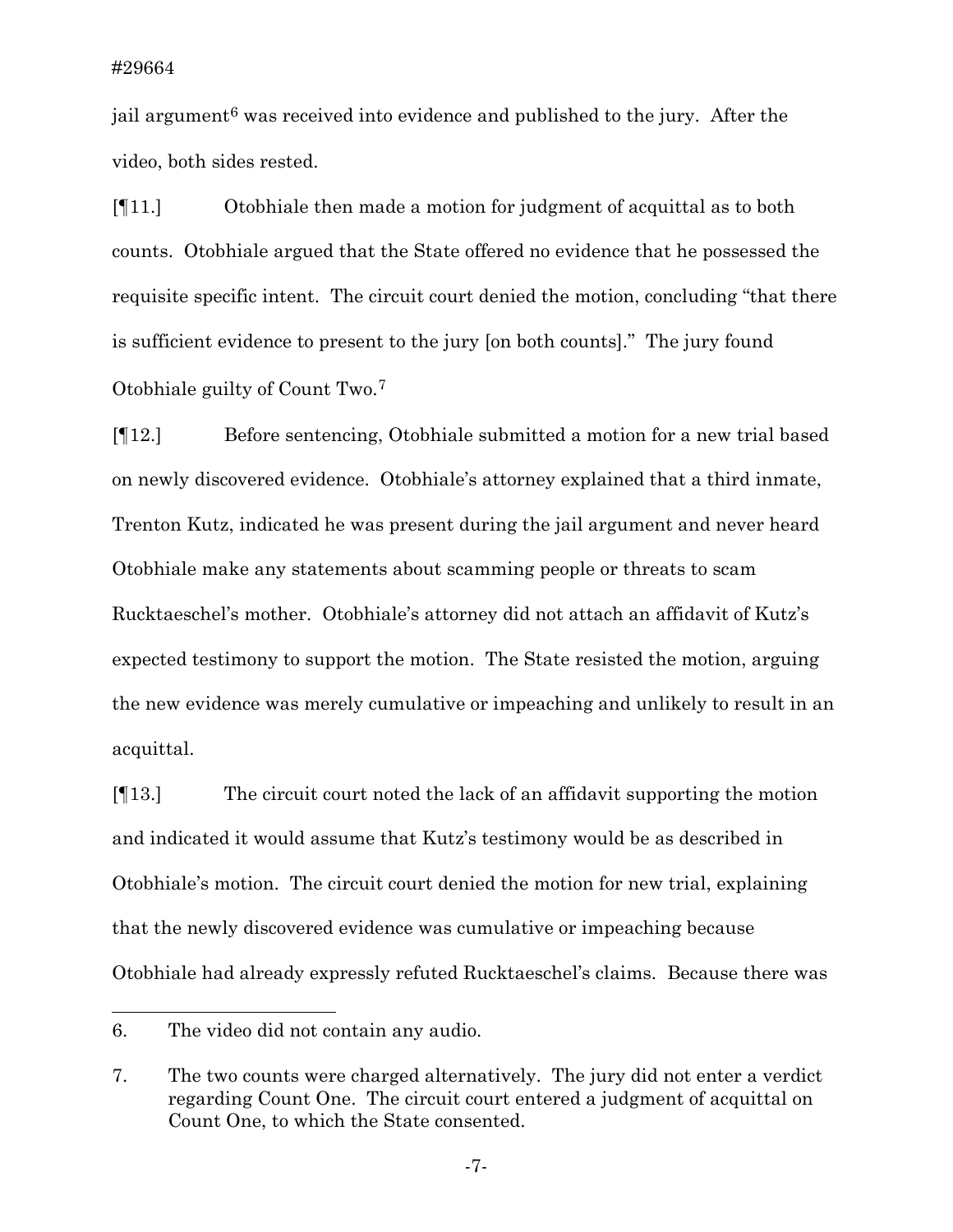other evidence from which the jury could reasonably conclude Otobhiale possessed the requisite intent, the circuit court also concluded that the newly discovered evidence was unlikely to produce an acquittal. The circuit court invited Otobhiale to file an affidavit supporting the motion "so that the record is clear as to what [Kutz] would have stated." Otobhiale did not do so.

[¶14.] After denying Otobhiale's motions, the circuit court entered a judgment of conviction as to Count Two and sentenced Otobhiale to six years in the penitentiary. Otobhiale appeals, raising three issues which we restate below.

#### **Analysis and Decision**

## *1. Whether the circuit court abused its discretion when it denied Otobhiale's motion in limine.*

[¶15.] "We review a circuit court's decision to admit or deny other act evidence under SDCL 19-19-404(b) (Rule 404(b)) for an abuse of discretion." *State v. Nohava*, 2021 S.D. 34, ¶ 13, 960 N.W.2d 844, 849 (citing *State v. Phillips*, 2018 S.D. 2, ¶ 13, 906 N.W.2d 411, 415). "This [standard] applies as well to rulings on motions in limine." *JAS Enters., Inc. v. BBS Enters., Inc.*, 2013 S.D. 54, ¶ 21, 835 N.W.2d 117, 125 (quoting *Ferebee v. Hobart*, 2009 S.D. 102, ¶ 12, 776 N.W.2d 58, 62). "An abuse of discretion 'is a fundamental error of judgment, a choice outside the range of permissible choices, a decision, which, on full consideration, is arbitrary and unreasonable.'" *State v. Holler*, 2020 S.D. 28, ¶ 10, 944 N.W.2d 339, 342 (quoting *State v. Delehoy*, 2019 S.D. 30, ¶ 22, 929 N.W.2d 103, 109).

[¶16.] "'*Res gestae*' is a theory of relevance which recognizes that certain evidence is relevant because of its unique relationship to the charged crime . . . ." 29A Am. Jur. 2d Evidence § 858 Westlaw (database updated May 2022). "'*Res* 

-8-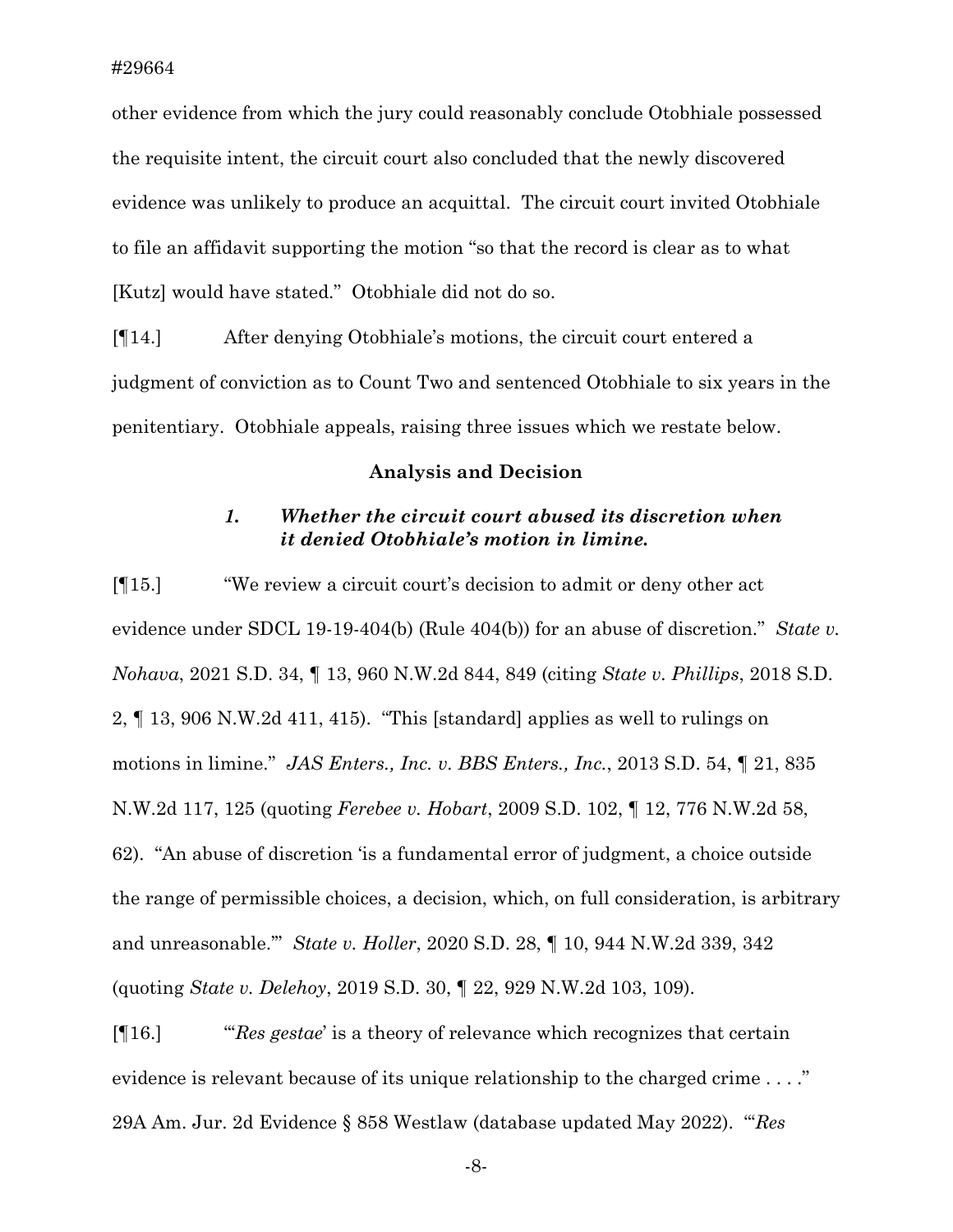*gestae*,' also known as intrinsic evidence, is evidence of wrongful conduct other than the charged criminal conduct offered for the purpose of providing the context in which the charged crime occurred." *Id.* Courts have classified evidence of other crimes as intrinsic evidence in the following circumstances:

> [when the evidence] provides the jury with a complete story of the charged crime[;] [i]ts absence would leave a chronological or conceptual void in the story of the crime[;] [i]t arose out of the same transaction or series of transactions as the charged offense[;] [i]t is so blended or connected with the crime charged that it incidentally involves it, explains the circumstances surrounding it, or tends logically to prove an element of the charged crime.

2 Weinstein's Federal Evidence § 404.20[2][c] (2d ed. 2021); *see, e.g.*, *United States v. Reed*, 978 F.3d 538, 543 (8th Cir. 2020) (completes the story); *United States v. O'Dell*, 204 F.3d 829, 833–34 (8th Cir. 2000) (arising out of the same transaction); *United States v. Jackson*, 913 F.3d 789, 792 (8th Cir. 2019) (so blended or connected it involves, explains, or proves the charged crime). Because "Rule 404(b) governs the admissibility of extrinsic evidence only[,] . . . evidence intrinsic to the charged offense is *not* excluded by Rule 404(b)." 2 Weinstein's Federal Evidence, *supra*, at § 404.20[2][b] (emphasis added); *see, e.g.*, *United States v. Guzman*, 926 F.3d 991, 1000 (8th Cir. 2019).

[¶17.] This Court has adopted a similar approach to *res gestae* or intrinsic evidence. "Evidence, when a part of the *res gestae*, is proper if it is related to and tends to prove the crime charged although it also proves or tends to prove the defendant guilty of another crime." *State v. Wright*, 2009 S.D. 51, ¶ 55, 768 N.W.2d 512, 531 (citing *State v. Goodroad*, 1997 S.D. 46, ¶ 10, 563 N.W.2d 126, 130). This Court has "approved the admission of other crimes where such evidence is 'so

-9-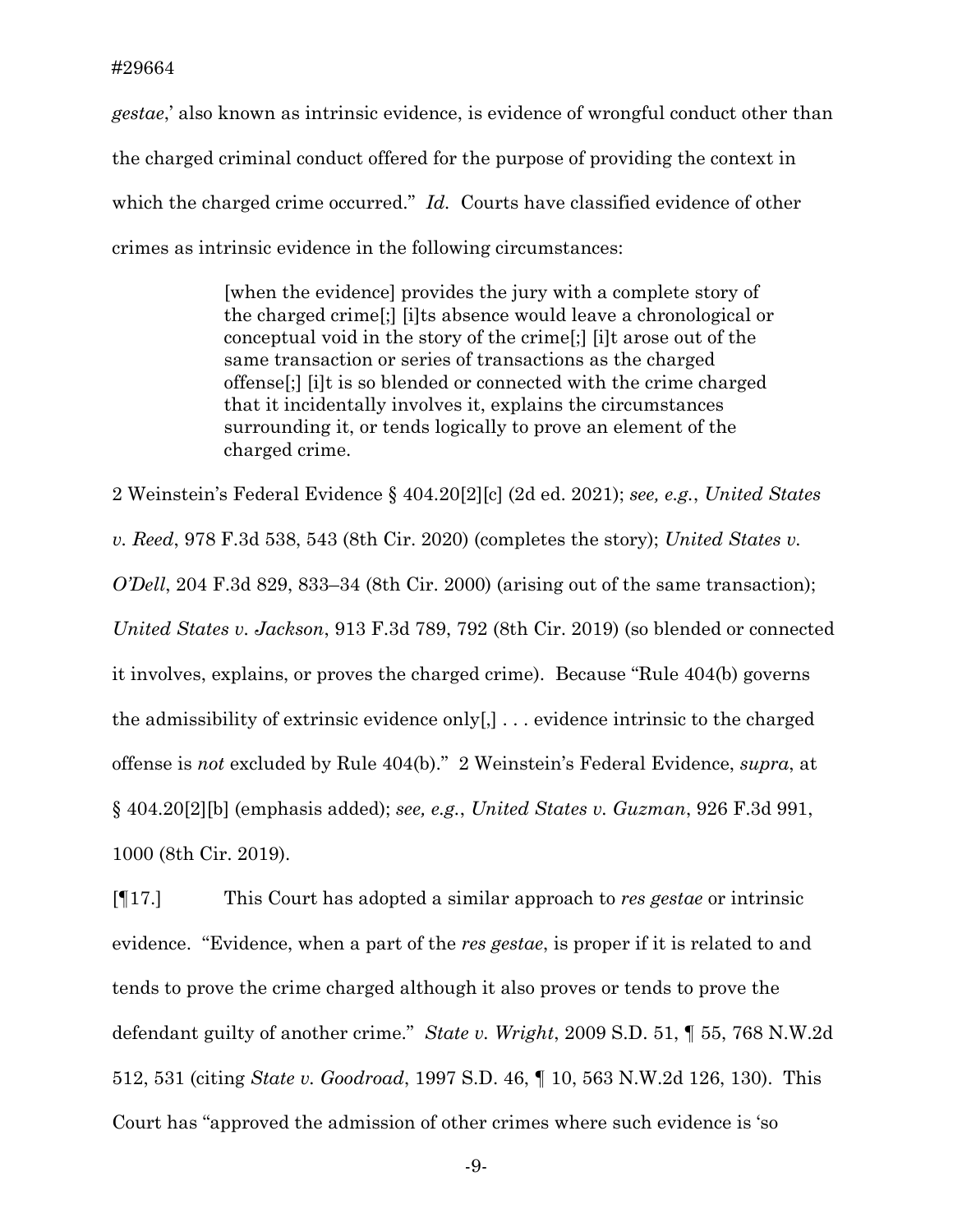blended or connected' with the one[s] on trial . . . that proof of one incident involves the other[s]; or explains the circumstances; or tends logically to prove any element of the crime charged." *State v. Hoadley*, 2002 S.D. 109, ¶ 37, 651 N.W.2d 249, 258 (quoting *State v. Andrews*, 2001 S.D. 31, ¶¶ 9–11, 623 N.W.2d 78, 81).

Furthermore, this Court has concluded that Rule 404(b) is inapplicable to *res gestae*  evidence. *See State v. Floody*, 481 N.W.2d 242, 252 (S.D. 1992) (concluding that because evidence constituted part of the circumstances of the charged crime, [404(b)] is not implicated because other acts evidence is not being introduced).

[¶18.] The evidence at issue included law enforcement's observations of Otobhiale accepting M.D.'s package addressed to Pastorek and of a mailbox attached to Otobhiale's home with Pastorek's name affixed to it. The evidence also included Otobhiale's admissions during his interview with New Jersey law enforcement. Otobhiale admitted that he obtained Pastorek's identifying information, used it to apply for and obtain multiple cards in Pastorek's name, received and accepted multiple packages addressed to Pastorek containing cash, and placed Pastorek's name on a mailbox at the entrance to his home. He also admitted that he had unsuccessfully attempted to catfish.

[¶19.] Otobhiale contends that this evidence is not connected with the charged conduct in this case and therefore is not *res gestae*. However, his argument ignores the State's burden to prove that Otobhiale acted with the specific intent to defraud M.D. by deception.<sup>[8](#page-10-0)</sup> In essence, the State needed to show that Otobhiale,

<span id="page-10-0"></span><sup>8.</sup> Under Count One, the State needed to prove the deception "prevent[ed the victim] from acquiring information which would affect the [victim's] judgment (continued . . .)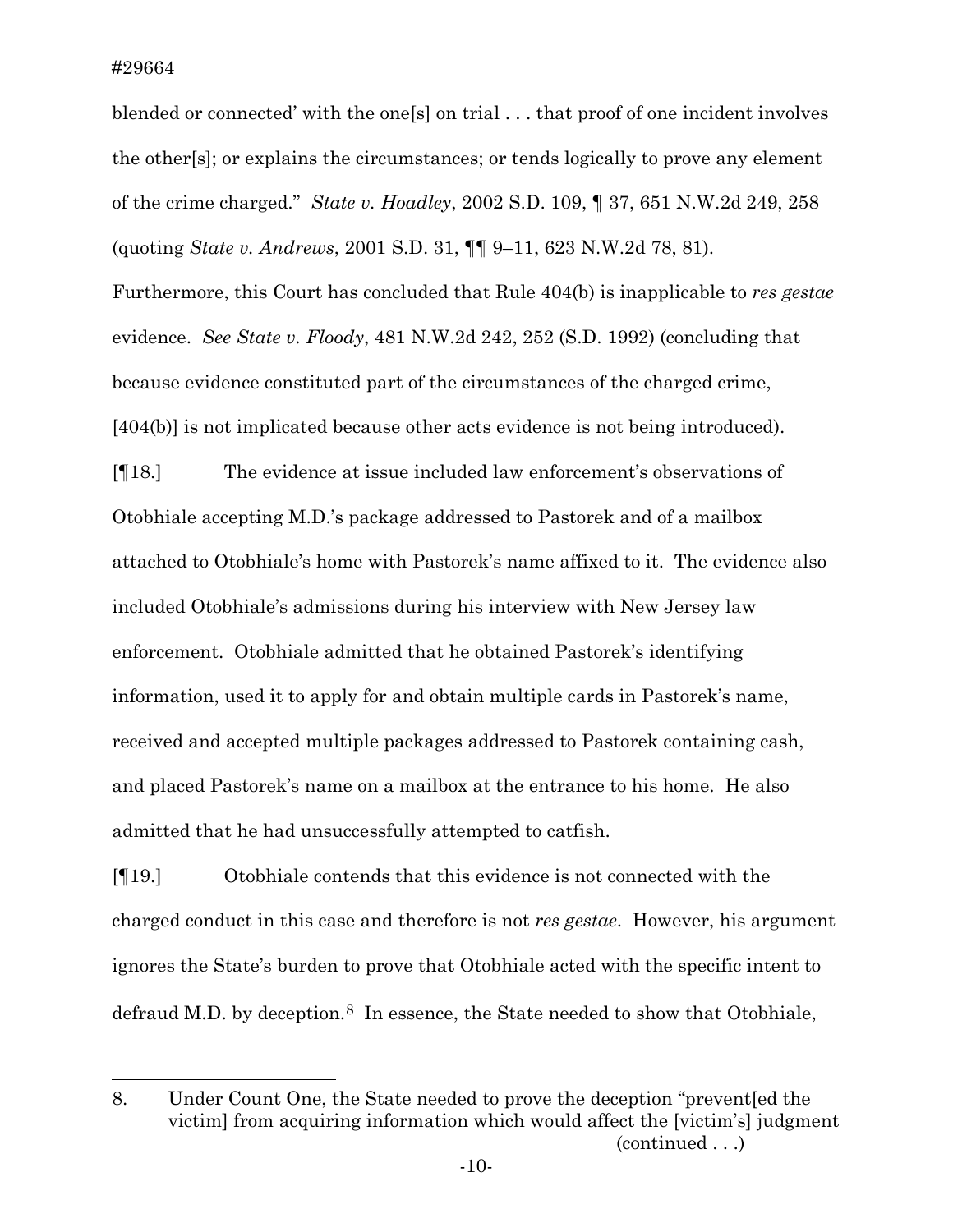by portraying himself as John Pastorek, intended to reinforce the false impression created by "Brooks" (a name Otobhiale believed was being used by Nelly) to prevent M.D. from understanding the nature of the deceptive scheme. Otobhiale told the jury he never intended to defraud anyone. He portrayed his involvement in Nelly's scheme as innocent and unknowing. "[S]tate of the mind is rarely prove[n] by direct evidence." *State v. Jucht*, 2012 S.D. 66, ¶ 29, 821 N.W.2d 629, 637 (quoting *State v. Tofani*, 2006 S.D. 63, ¶ 45, 719 N.W.2d 391, 404) (internal quotation marks omitted). Here, the State sought to prove that Otobhiale acted with the intent to defraud M.D. by pretending to be Pastorek, which prevented her from acquiring information that would affect her judgment of the transaction (Count One) or by creating or reinforcing a false impression (Count Two).

[¶20.] The evidence offered by the State that Otobhiale acquired and used Pastorek's name both to receive packages from M.D. and to retain his portion of the cash completed the picture of the circumstances of the deception. It helped the jury understand what happened to the cash packages M.D. mailed to Pastorek and provided context for them to assess Otobhiale's intent. *See State v. Good Plume*, 2011 S.D. 27, ¶¶ 2, 13–14, 799 N.W.2d 717, 718, 722 (admitting a threatening letter sent before an assault as *res gestae* because it detailed matters incidental to the case and gave context to essential facts). These acts were "'so closely connected . . . to constitute part of the [same] transaction, and without knowledge of which the

 $\overline{\phantom{a}}$  , where  $\overline{\phantom{a}}$  , where  $\overline{\phantom{a}}$  , where  $\overline{\phantom{a}}$ 

<sup>(. . .</sup> continued)

of the transaction." SDCL 22-3A-3(2). Under Count Two, the State needed to prove the deception "create[d] or reinforce[d] a false impression, including a false impression as to law, value, intention or other state of mind." SDCL 22- 30A-3(1).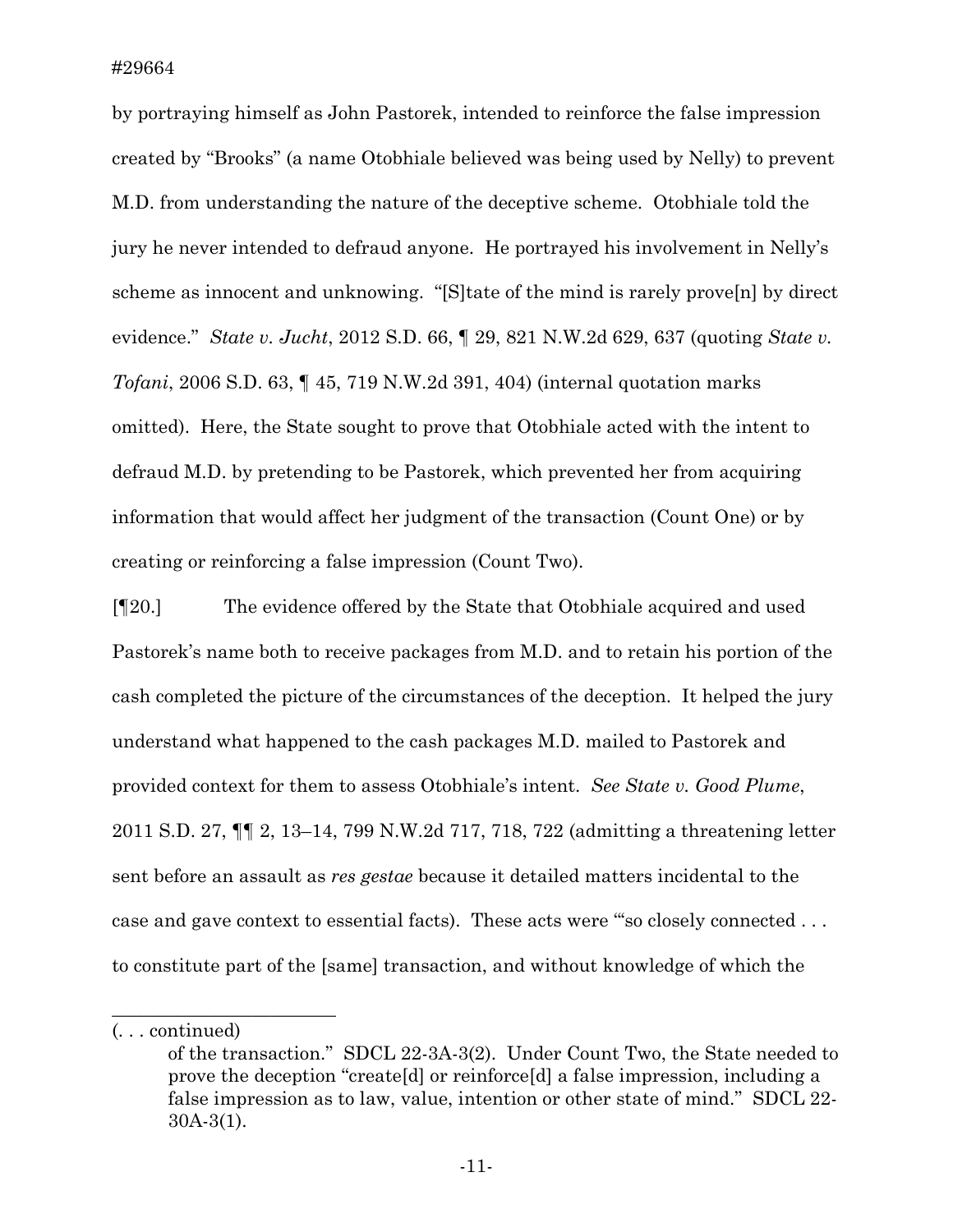main fact might not be properly understood.'" *Id*. ¶ 13, 799 N.W.2d at 722 (quoting *State v. Fisher*, 2010 S.D. 44, ¶ 19, 783 N.W.2d 664, 671); *see also United States v. Day*, 700 F.3d 713, 729 (4th Cir. 2012) (permitting evidence of defendant's use of fake names and foreign bank accounts where transfers to accounts involved fraudulent funds and took place during the wire fraud conspiracy and names were used to conceal involvement in scheme because the evidence "arose out of the same series of transactions as the charged offenses and was necessary to complete the context of the crime").

[¶21.] Similarly, the evidence obtained during Otobhiale's apprehension by law enforcement in New Jersey was intrinsic to the crimes alleged. It explained what happened to the packages and why the police apprehended Otobhiale. *See State v. Stark*, 2011 S.D. 46, ¶ 26, 802 N.W.2d 165, 173 (concluding evidence that law enforcement officers were watching the defendant based on a tip regarding a suspicious individual in a white van was admissible as *res gestae* because the evidence helped explain the circumstances of the case by providing context and explaining why law enforcement followed defendant).

[¶22.] The circuit court also assessed the admissibility of the evidence at issue under SDCL 1[9](#page-12-0)-19-404(b).<sup>9</sup> On appeal, Otobhiale argues that the circuit court

<span id="page-12-0"></span><sup>9.</sup> SDCL 19-19-404(b) provides, in pertinent part, that:

<sup>(1)</sup> Prohibited uses. Evidence of any other crime, wrong, or act is not admissible to prove a person's character in order to show that on a particular occasion the person acted in accordance with the character.

<sup>(2)</sup> Permitted uses. This evidence may be admissible for another purpose, such as proving motive, opportunity, intent, (continued . . .)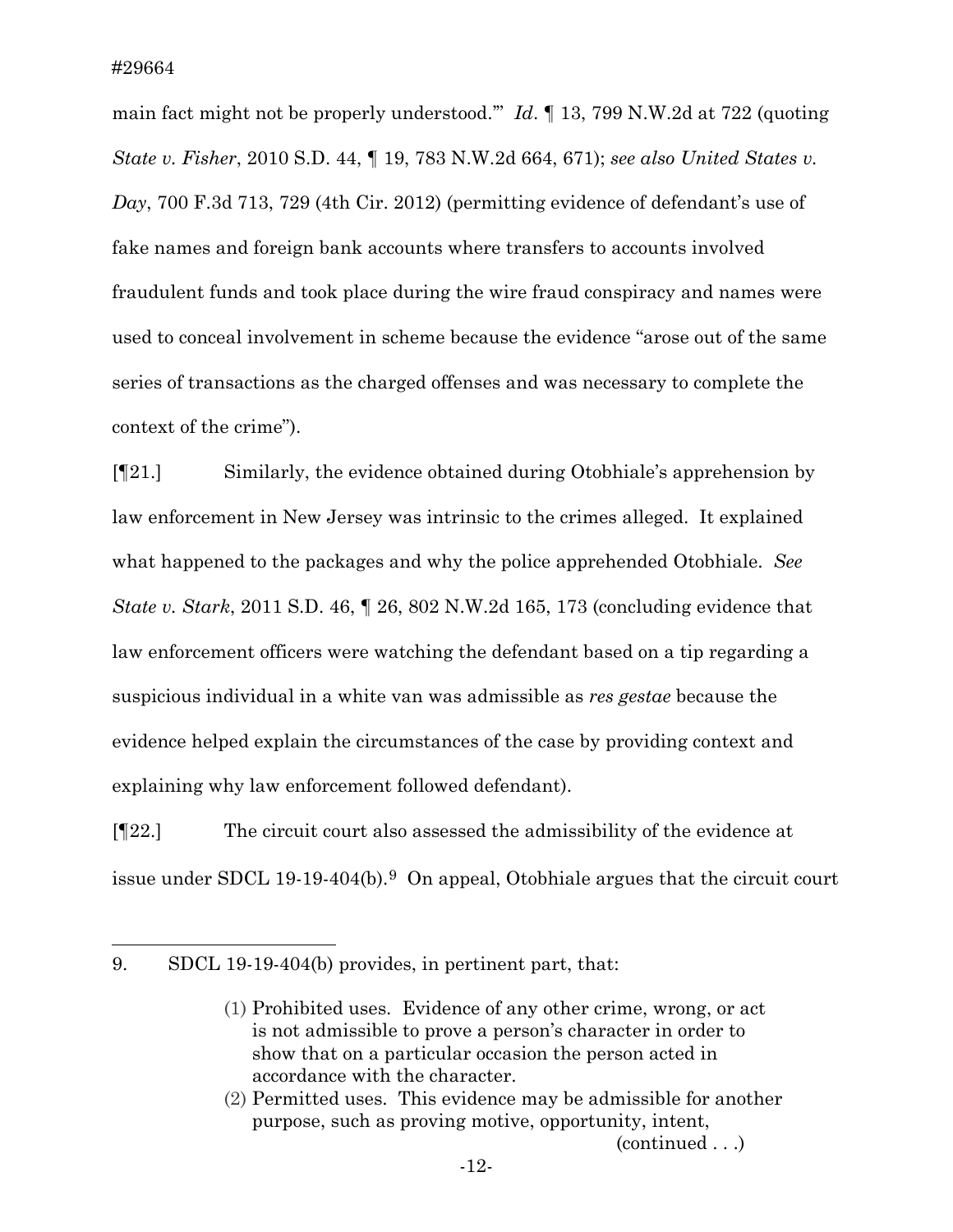abused its discretion by admitting evidence under SDCL 19-19-404(b) regarding Otobhiale's acquisition and possession of credit/debit cards in others' names, acquisition and use of John Pastorek's name, and his post-arrest interview statements about catfishing. Otobhiale contends that his possession of the credit cards in other people's names was not relevant to the offenses charged against him and too remote in time. Similarly, Otobhiale contends that his admission that he had personally tried catfishing was not relevant to the charges against him. Lastly, Otobhiale claims the circuit court did not complete a balancing of the probative value of the evidence against its prejudicial effect before admitting the evidence.

[¶23.] The circuit court concluded that the disputed evidence regarding acquisition and possession of cards in other people's names, acquisition and use of John Pastorek's name, and Otobhiale's post-arrest statements about catfishing was admissible under several permitted uses identified in SDCL 19-19-404(b)(2), including intent, preparation, plan, and identity. Contrary to Otobhiale's contention, the record demonstrates that the circuit court determined that this evidence was relevant and would not result in "any unfair prejudice."

[¶24.] Generally, "[e]vidence of other crimes, wrongs, or acts is not admissible to prove the character of a person in order to show that [the person] acted in conformity therewith." *State v. Birdshead*, 2015 S.D. 77, ¶ 57, 871 N.W.2d 62, 81 (quoting SDCL 19-19-404(b)). "However, other act evidence 'may . . . be admissible for another purpose, such as proving motive, opportunity, intent, preparation, plan,

(. . . continued)

 $\overline{\phantom{a}}$  , where  $\overline{\phantom{a}}$  , where  $\overline{\phantom{a}}$  , where  $\overline{\phantom{a}}$ 

preparation, plan, knowledge, identity, absence of mistake, or lack of accident.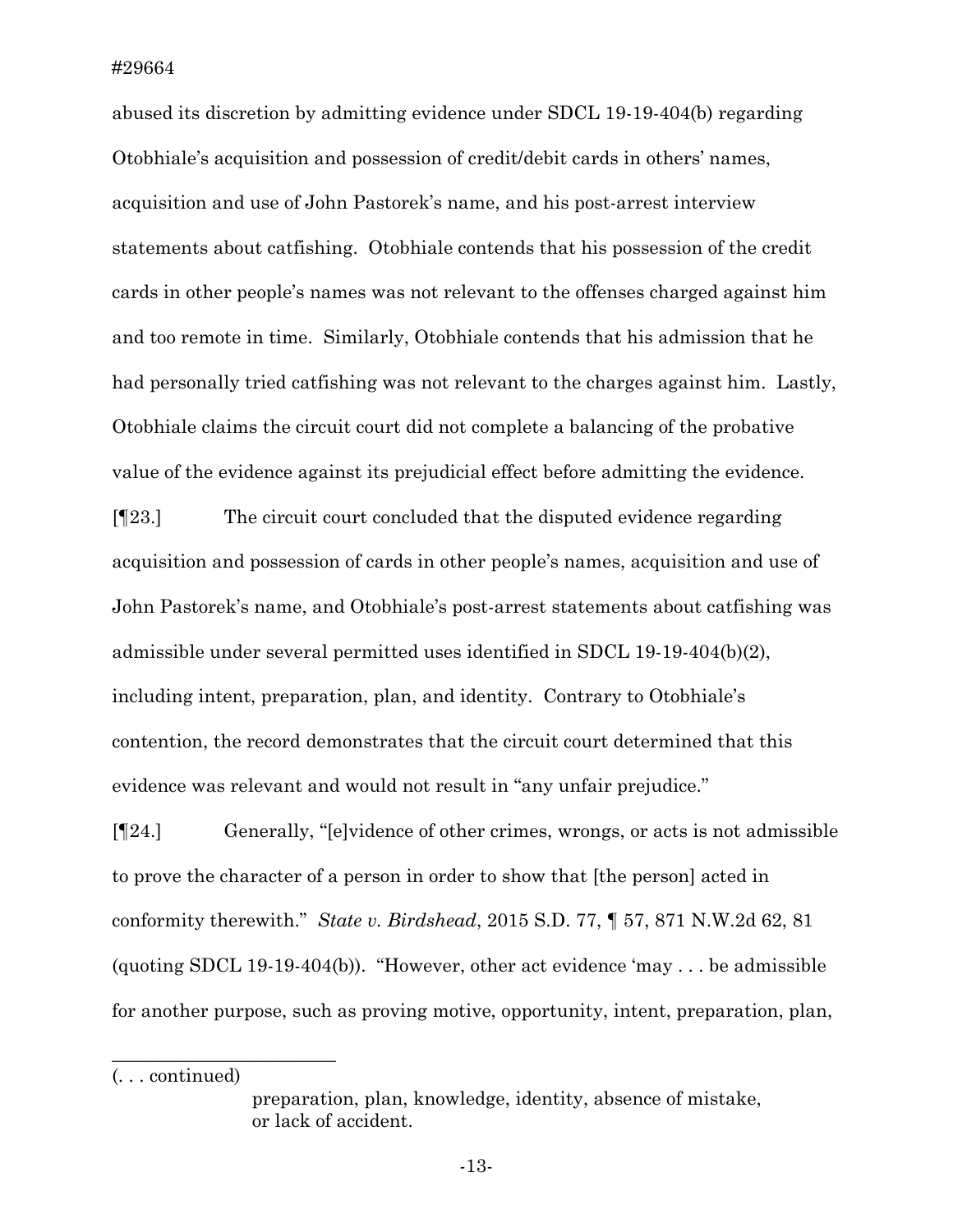knowledge, identity, absence of mistake, or lack of accident.'" *Id.* (quoting SDCL 19- 19-404(b)(2)). To determine the admissibility of other act evidence, the circuit court must "conduct a two-part balancing test on the record[.]" *Id.* (citing *State v. Scott*, 2013 S.D. 31, ¶ 28, 829 N.W.2d 458, 468). The court must first determine that the "other-act evidence is relevant to some material issue in the case other than character (factual relevancy). Second, the court must determine whether the probative value of the evidence is substantially outweighed by the danger of unfair prejudice (logical relevancy)." *Id.* (citations omitted).

[¶25.] "Evidence is relevant if (a) [i]t has any tendency to make a fact more or less probable than it would be without the evidence; and (b) [t]he fact is of consequence in determining the action." SDCL 19-19-401. "Evidence is unduly prejudicial if it persuades the jury in an unfair or illegitimate manner, but not merely because it harms the other party's case." *State v. Bowker*, 2008 S.D. 61, ¶ 41, 754 N.W.2d 56, 69. "Additionally, the State must present sufficient evidence for a jury to conclude by a preponderance of the evidence 'that the other acts occurred and that the defendant was the actor.'" *State v. Snodgrass*, 2020 S.D. 66, ¶ 27, 951 N.W.2d 792, 802 (quoting *Phillips*, 2018 S.D. 2, ¶ 20, 906 N.W.2d at 417).

[¶26.] "[W]here specific intent is an element of an offense, proof of similar acts may be admitted to carry that burden even if the defense to the charge is a complete denial." *State v. Champagne*, 422 N.W.2d 840, 843 (S.D. 1988) (citing *State v. Means*, 363 N.W.2d 565, 568 (S.D. 1985)). "When considering whether admission of . . . [other] acts is probative of intent, trial courts should compare, among other factors, the similarity between the . . . [other] acts and the crimes with

-14-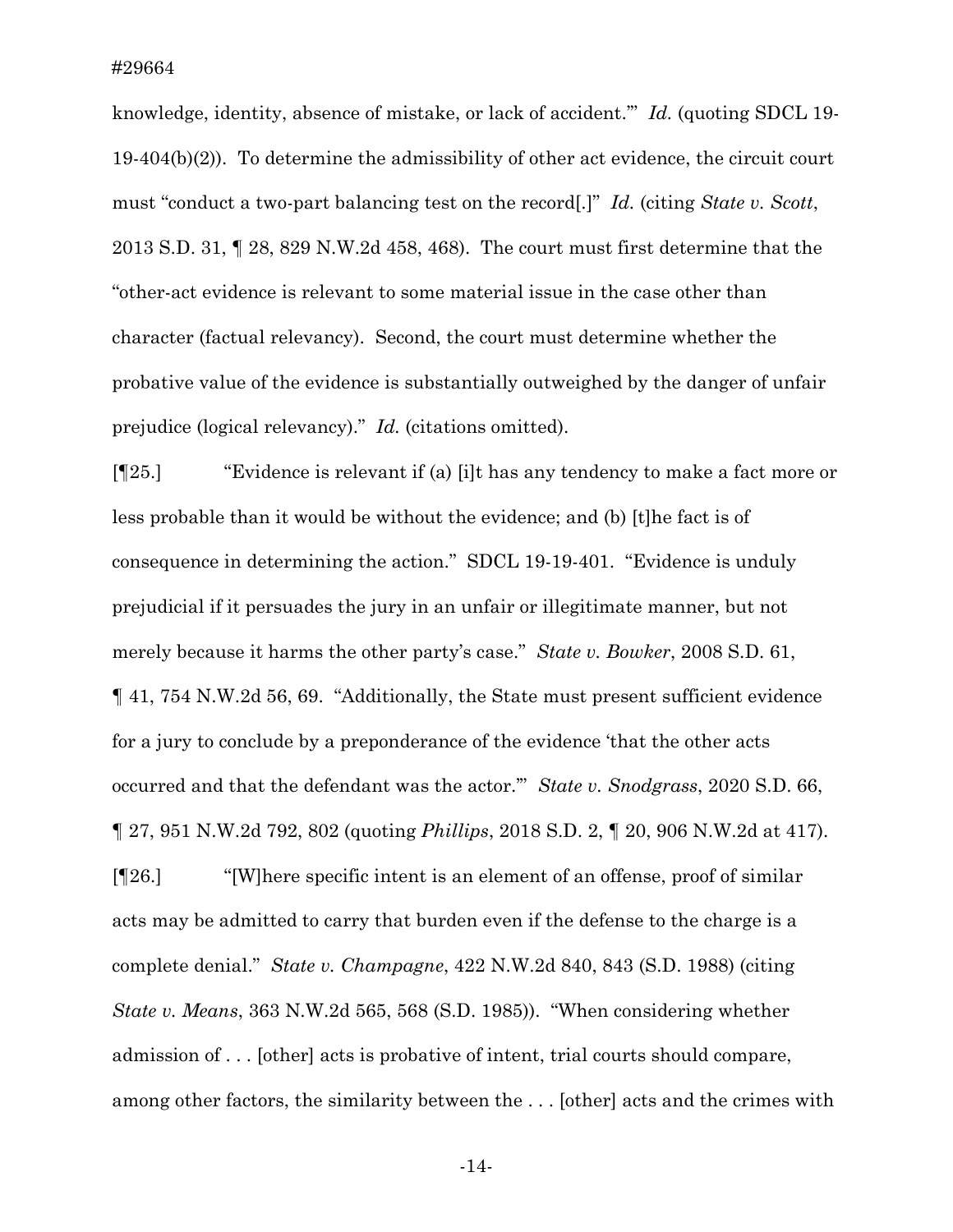which the defendant is charged." *State v. Chamley*, 1997 S.D. 107, ¶ 12, 568 N.W.2d 607, 612 (citing *State v. Titus*, 426 N.W.2d 578, 579–80 (S.D. 1988); *State v. Moeller*, 1996 S.D. 60, ¶ 28, 548 N.W.2d 465, 475). In addition to considering the similarity between the other acts and the charged conduct, "[t]rial courts should also consider the age of the . . . [other] acts." *Id.* ¶ 16, 568 N.W.2d at 613 (citing *Titus*, 426 N.W.2d at 580).

[¶27.] As discussed above, one of the elements the State needed to prove was that Otobhiale acted with the specific intent to defraud M.D. Otobhiale consistently denied that he possessed this intent and denied any intentional participation in a scamming operation. His admitted involvement in catfishing was evidence of his intent to defraud because it rebutted his denial of any culpable intent. In *State v. Thomas*, 2019 S.D. 1, ¶ 23, 922 N.W.2d 9, 16, when analyzing a similar issue of admissibility under 404(b) to prove intent, we concluded that defendant's internet searches related to "teens" and "jailbait" rebutted defendant's claims he was interested in older women and corroborated defendant's intent to engage in sexual conduct with minors. The same analysis applies to Otobhiale's possession of credit cards belonging to other people and the use of other people's names. As the circuit court concluded, his conduct was relevant to prove his intent and did not result in any unfair prejudice.

[¶28.] Because all the disputed evidence either constitutes *res gestae* or was admissible under the permitted use of showing intent identified in SDCL 19-19- 404(b) as discussed above, the circuit court did not abuse its discretion when it denied Otobhiale's motion in limine.

-15-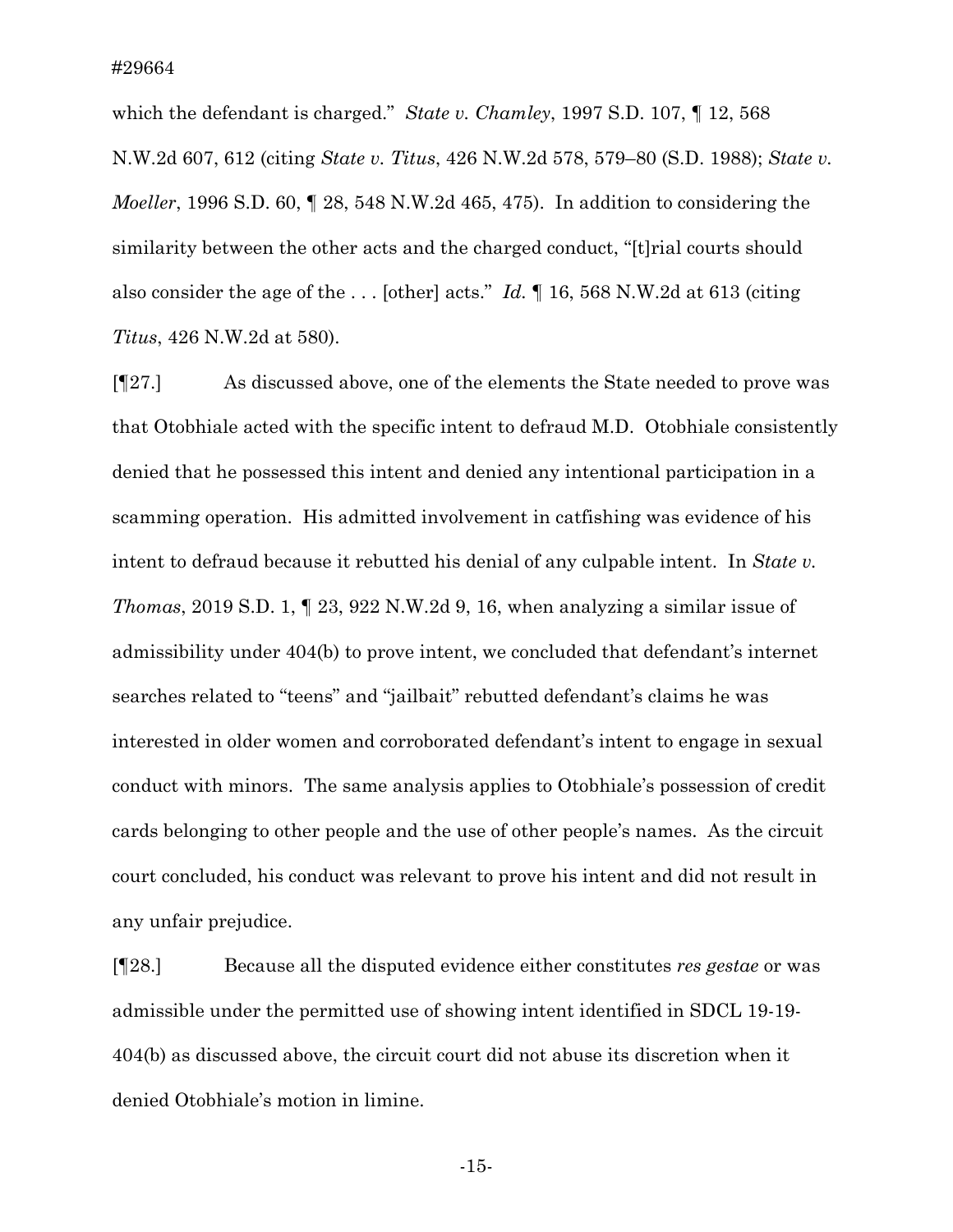# *2. Whether the circuit court abused its discretion when it denied Otobhiale's motion for a new trial based on newly discovered evidence.*

[¶29.] Otobhiale requested a new trial based on his contention that Kutz would contradict Rucktaeschel's testimony about what Otobhiale said during their argument in the jail. The circuit court concluded the evidence was cumulative or impeaching and unlikely to produce an acquittal.

[¶30.] To prevail on a motion for a new trial based upon newly discovered evidence, a defendant must prove:

> (1) the evidence was undiscovered by the movant at the time of trial; (2) the evidence is material, not merely cumulative or impeaching; (3) that it would probably produce an acquittal; and (4) that no lack of diligence caused the movant to fail to discover the evidence earlier.

*State v. Corean*, 2010 S.D. 85, ¶ 18, 791 N.W.2d 44, 51 (quoting *State v. Shepard*, 2009 S.D. 50, ¶ 20, 768 N.W.2d 162, 167).

[¶31.] "[N]ew trial motions based on newly discovered evidence request extraordinary relief; they should be granted only in exceptional circumstances and then only if the requirements are strictly met.'' *Id.* ¶ 18, 791 N.W.2d at 51–52 (quoting *State v. Gehm*, 1999 S.D. 82, ¶ 15, 600 N.W.2d 535, 540). "Whether a new trial motion should be granted is left to the sound discretion of the trial court, and this Court will not disturb the trial court's decision absent a clear showing of abuse of discretion." *Id.* ¶ 18, 791 N.W.2d at 52 (quoting *Gehm*, 1999 S.D. 82, ¶ 12, 600 N.W.2d at 539).

[¶32.] Generally, newly discovered evidence that is cumulative or impeaching cannot alone provide the basis for a new trial. *State v. Strahl*, 2009 S.D. 54, ¶ 11,

-16-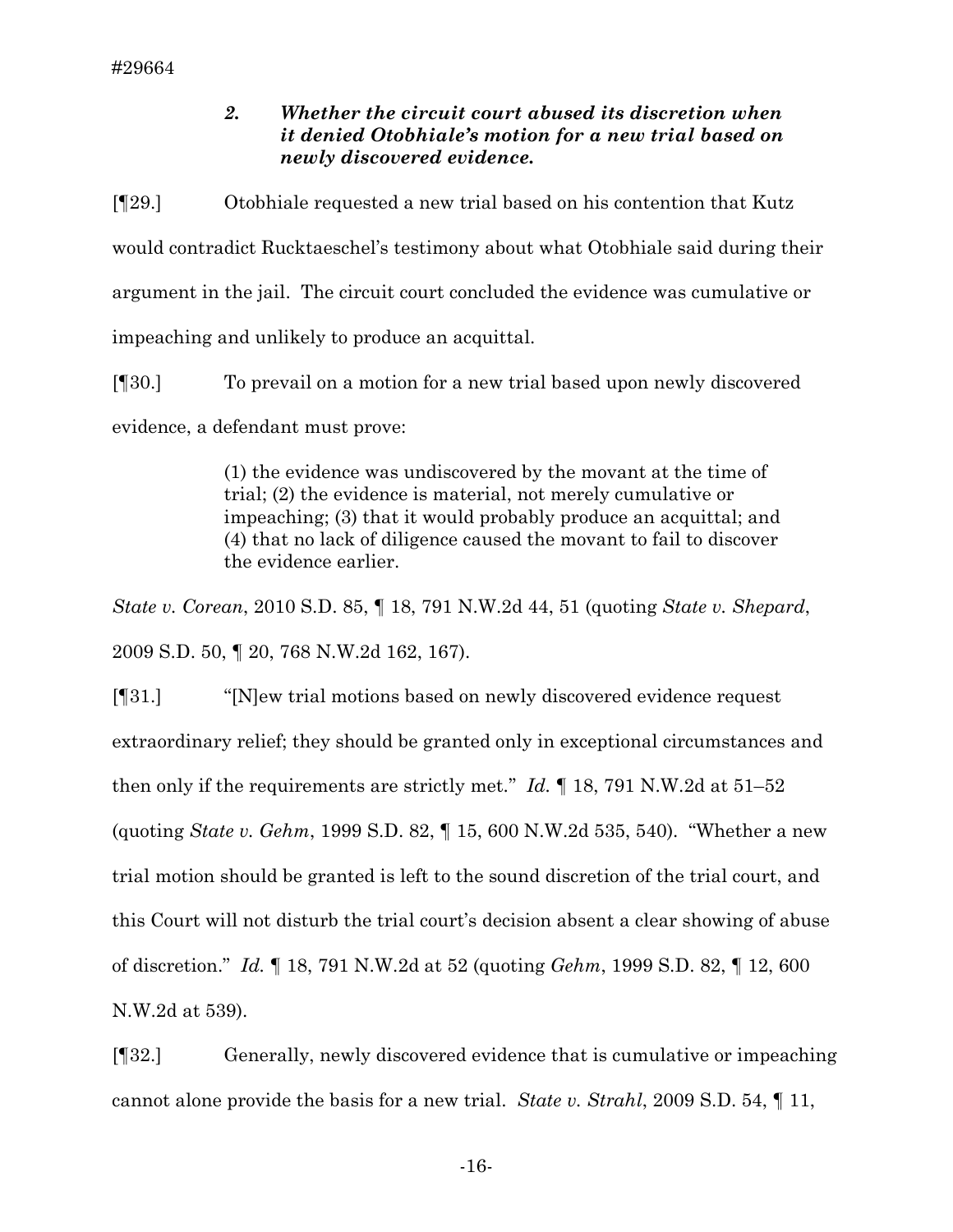768 N.W.2d 546, 549; *State v. Lodermeier*, 481 N.W.2d 614, 628 (S.D. 1992).

However, "[n]ewly discovered impeachment evidence may be so powerful that, if it were to be believed by the trier of fact, it could render the witness'[s] testimony totally incredible." *Strahl*, 2009 S.D. 54, ¶ 12, 768 N.W.2d at 549 (quoting *United States v. Davis*, 960 F.2d 820, 825 (9th Cir. 1992)). If the impeached testimony was uncorroborated and provided the only evidence of an essential element, the impeachment evidence could be of such a material weight that it would probably produce an acquittal. *Id.*

[¶33.] Otobhiale's motion for new trial was premised on the incorrect assertion that without Rucktaeschel's testimony, there is no evidence in the record that Otobhiale knew M.D. was being scammed. On the contrary, as discussed above, there is significant circumstantial evidence from which a finder of fact could conclude that Otobhiale understood the nature of the scam perpetrated on M.D. and intentionally participated in that scheme. Otobhiale testified and told the jury that he did not scam people. Rucktaeschel's testimony directly disputed that assertion. Otobhiale testified again and directly contradicted Rucktaeschel's testimony. The motion for new trial was based solely on the assertion that Kutz would also contradict Rucktaeschel's testimony. It was an attempt to undermine Rucktaeschel's testimony through impeachment. It is cumulative because Otobhiale's testimony already contradicted Rucktaeschel's testimony. Although Kutz, as a non-party, may have been perceived as more credible about what was said during the argument, his potential testimony only related to a narrow topic—

-17-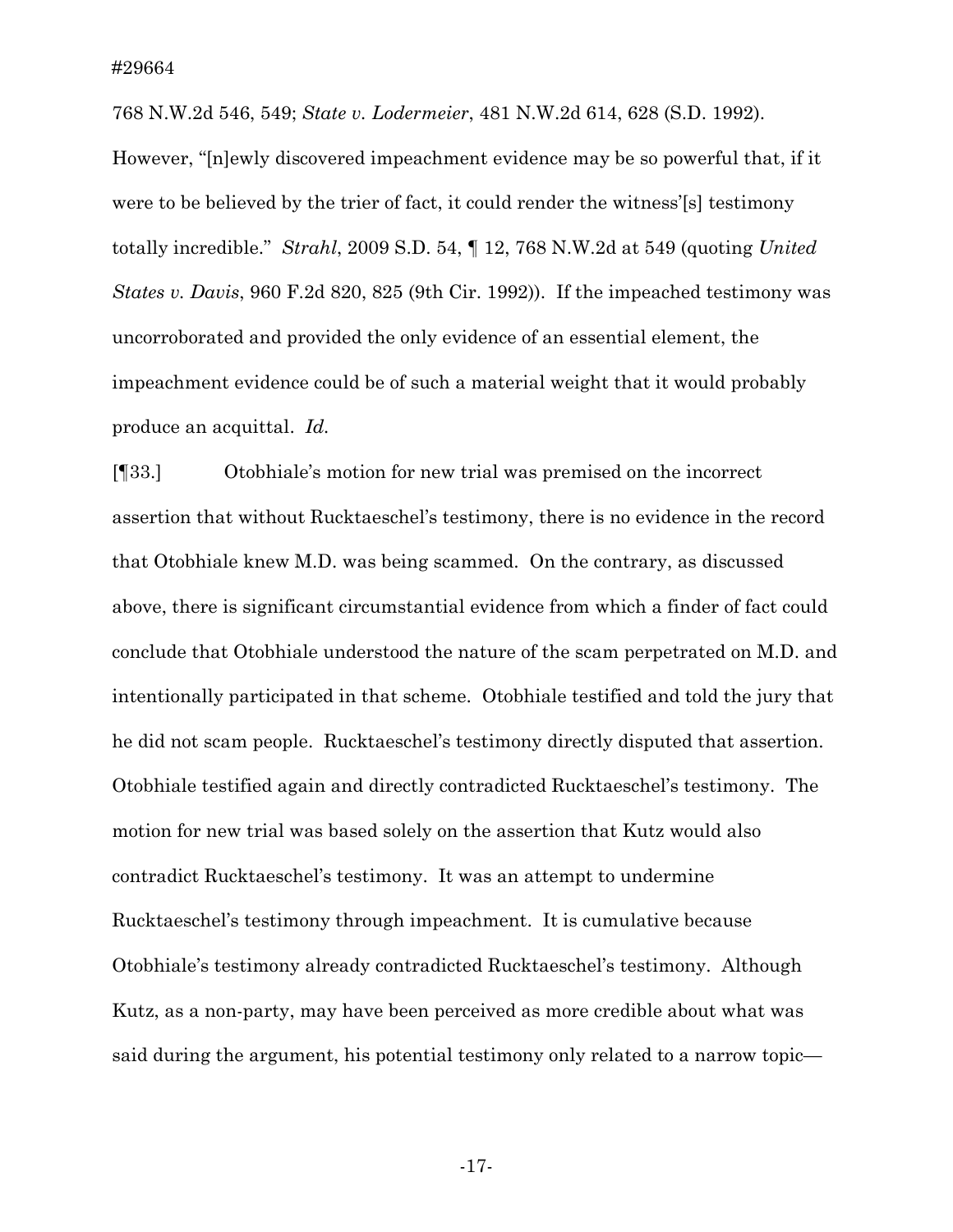whether Otobhiale stated he scammed people and would scam Rucktaeschel's mother.

[¶34.] Otobhiale relies on *Strahl*, for the proposition that "[t]here are times when newly discovered impeachment evidence is significant and should be given more weight." *See id.* ¶ 11, 768 N.W.2d at 549. In *Strahl*, the circuit court granted a new trial where it was later discovered that a fellow inmate, Black Crow, who testified at Strahl's trial, had testified to a fabricated confession made by his cellmate in a separate trial and was subsequently convicted of perjury. *Id.* ¶ 13, 768 N.W.2d at 550. The circuit court concluded that the newly discovered evidence "was of such a character that it would have shattered Black Crow's credibility in [Strahl's] case." *Id*. In reaching this conclusion, the circuit court noted how the jury would have likely discredited Black Crow's testimony entirely because the circumstances surrounding the earlier, perjured testimony and those present in Strahl's case were remarkably similar. *Id.* ¶¶ 14–15 , 768 N.W.2d at 550. Because the State's "evidence of premeditation came predominately from Black Crow's testimony," the circuit court concluded that the newly discovered evidence would probably have produced an acquittal of Strahl on his first-degree murder charge. *Id.* ¶ 15, 768 N.W.2d at 550.On appeal, this Court found no abuse of discretion and affirmed the circuit court's decision to grant a new trial. *Id.* ¶ 17, 768 N.W.2d at 551.

[¶35.] In this case, even if Kutz testified that he did not hear the threat Rucktaeschel described, this evidence would not "effectively eradicate[] the credibility of a witness," as in *Strahl*. *See id.* ¶ 11, 768 N.W.2d at 549 (citing *United* 

-18-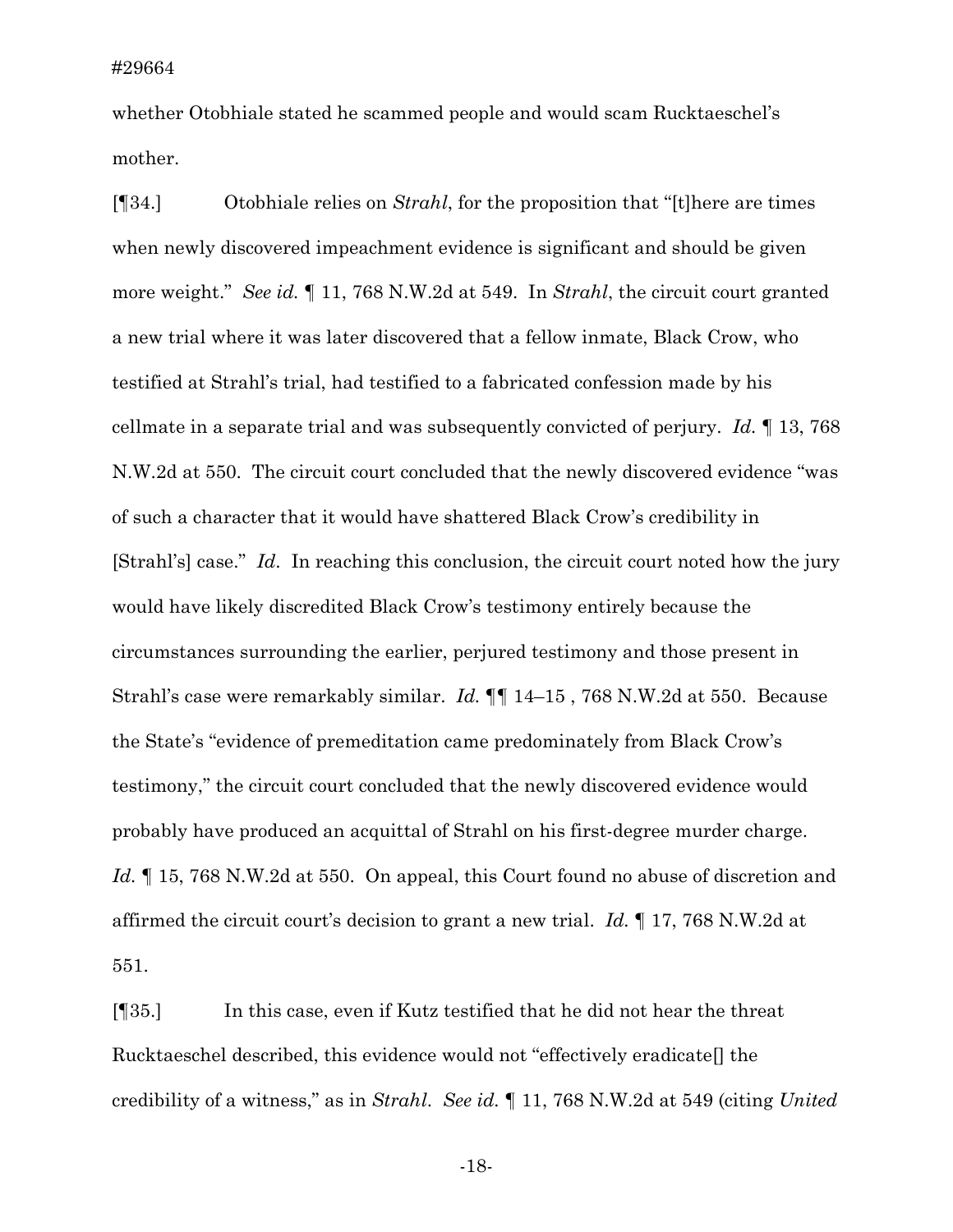*States v. Atkinson*, 429 F. Supp. 880, 885 (E.D.N.C. 1977)). Instead, the testimony would simply provide the jury with another witness besides Otobhiale, contradicting Rucktaeschel about what Otobhiale said during the jail argument. Kutz's testimony would not discredit Rucktaeschel's testimony entirely but instead impact the weight of that evidence. *See id.* ¶ 16, 768 N.W.2d at 551 ("That the jury would have disregarded *all* of Black Crow's testimony means not that it would have ignored just the parts that could not be corroborated by physical evidence, but that the jury would have rejected everything."). Because Kutz's potential testimony was merely cumulative or impeaching, it was not material. Even if this additional testimony were to cause the jurors to conclude that Otobhiale had not told Rucktaeschel that he scammed people, there was significant other evidence in the record from which the jury could conclude that Otobhiale possessed culpable intent. Consequently, the circuit court did not abuse its discretion when it denied Otobhiale's motion for a new trial.

## *3. Whether the circuit court erred in denying Otobhiale's motion for judgment of acquittal and whether there is sufficient evidence to support the conviction.*

[¶36.] Otobhiale challenges his conviction for aiding and abetting or advising grand theft by deception. Otobhiale acknowledges that grand theft by deception occurred, and M.D. was a victim. He contends there was insufficient evidence to prove that he aided, abetted, or advised the commission of that grand theft. Specifically, he argues the circuit court erred when it denied the motion for judgment of acquittal because there was insufficient evidence to show he possessed the requisite specific intent to defraud M.D.

-19-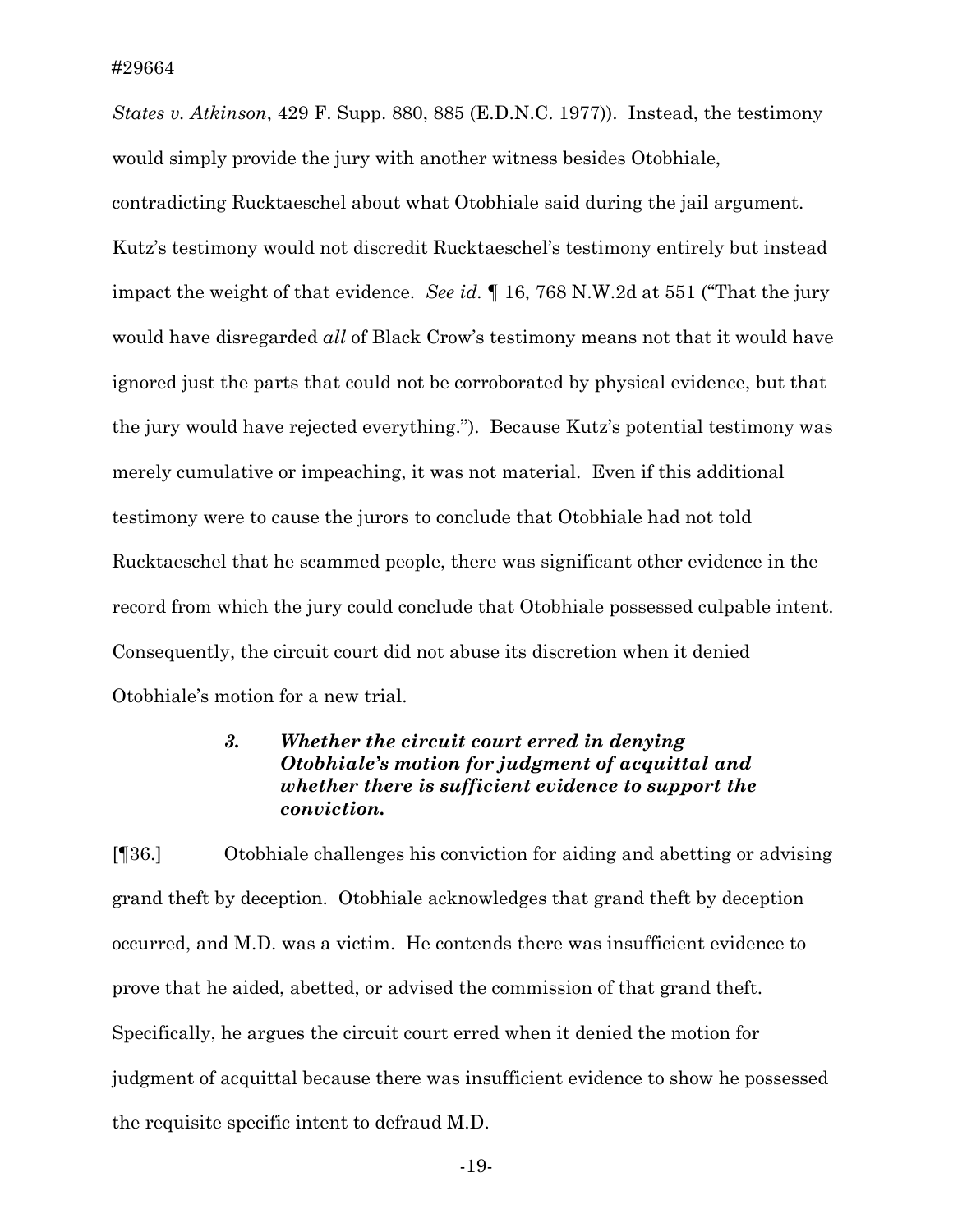[¶37.] "The denial of a motion for a judgment of acquittal is reviewed de novo." *State v. Taylor*, 2020 S.D. 48, ¶ 42, 948 N.W.2d 342, 355 (citing *State v. Quist*, 2018 S.D. 30, ¶ 13, 910 N.W.2d 900, 904). "When conducting our review, we 'determine whether the evidence was sufficient to sustain the conviction.'" *State v. Stone*, 2019 S.D. 18, ¶ 38, 925 N.W.2d 488, 500 (quoting *Quist*, 2018 S.D. 30, ¶ 13, 910 N.W.2d at 904). "In measuring the sufficiency of the evidence, we ask whether, after viewing the evidence in the light most favorable to the prosecution, any rational trier of fact could have found the essential elements of the crime beyond a reasonable doubt." *State v. Most*, 2012 S.D. 46, ¶ 29, 815 N.W.2d 560, 568 (quoting *Stark*, 2011 S.D. 46, ¶ 21, 802 N.W.2d at 172). "We do 'not resolve conflicts in the evidence, pass on the credibility of witnesses, or reweigh the evidence on appeal.'" *Nohava*, 2021 S.D. 34, ¶ 27, 960 N.W.2d at 853 (quoting *State v. Ware*, 2020 S.D. 20, ¶ 12, 942 N.W.2d 269, 272). "If the evidence, including circumstantial evidence and reasonable inferences drawn therefrom sustains a reasonable theory of guilt, a guilty verdict will not be set aside." *Stone*, 2019 S.D. 18, ¶ 38, 925 N.W.2d at 500 (citation omitted).

[¶38.] "All elements of a crime, including intent . . . , may be established circumstantially." *State v. Jensen*, 2007 S.D. 76, ¶ 9, 737 N.W.2d 285, 288 (quoting *State v. Guthrie*, 2001 S.D. 61, ¶ 48, 627 N.W.2d 401, 421). "[C]ircumstantial evidence is critically important in [determining the intent of an aider and abettor] because a state of the mind is rarely proved by direct evidence." *Jucht*, 2012 S.D. 66, ¶ 29, 821 N.W.2d at 637 (quoting *Tofani*, 2006 S.D. 63, ¶ 45, 719 N.W.2d at 404). "[W]hen the underlying criminal statute prescribes a particular mental state for the

-20-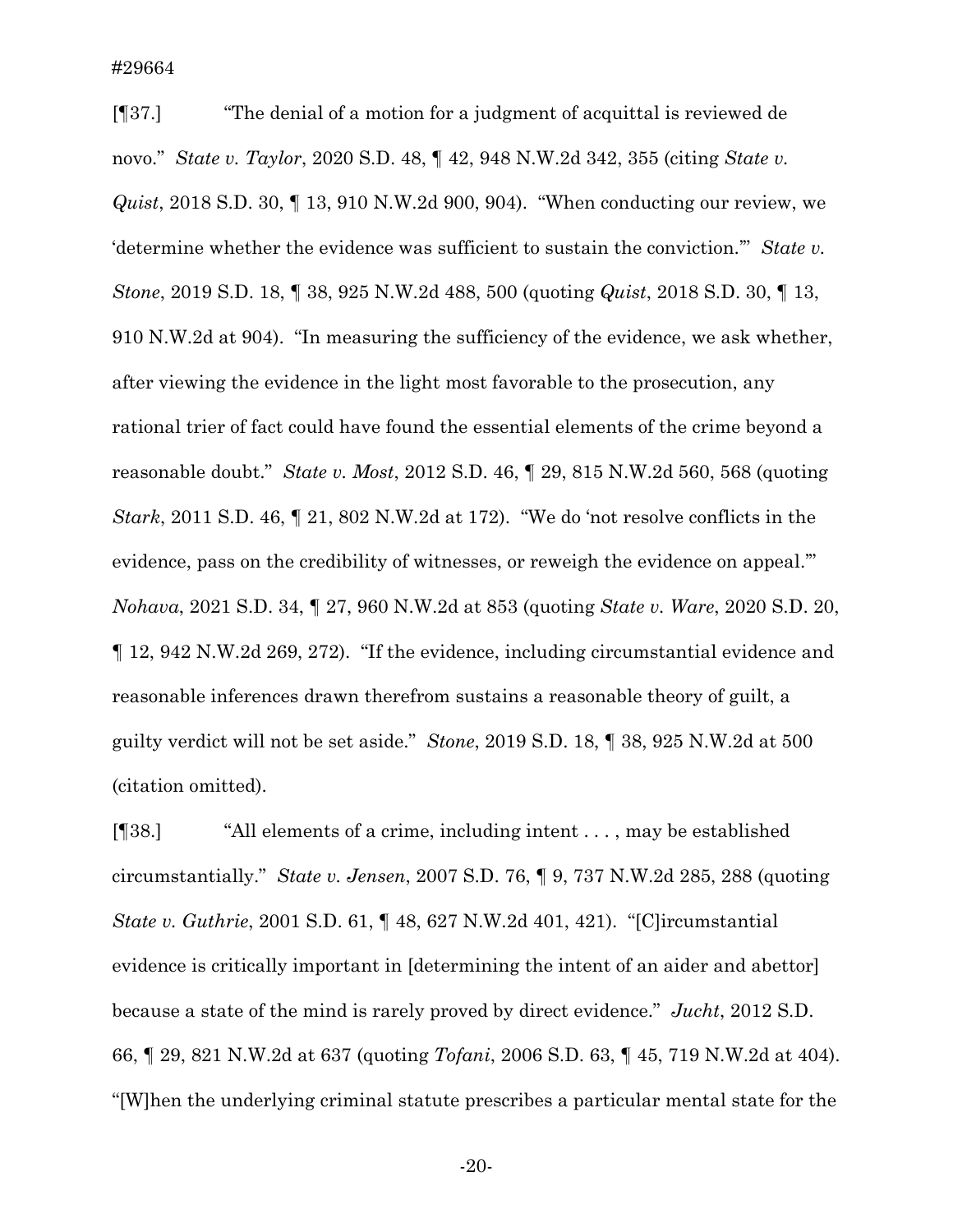principal, a jury must find that a defendant possessed the underlying mental state required of the principal in order to be convicted under South Dakota's aider and abettor statute." *Id.* ¶ 27, 821 N.W.2d at 636.

[¶39.] The jury convicted Otobhiale of aiding and abetting or advising grand theft in violation of SDCL 22-30A-3(1). Under this statute, the offender must act with the specific intent to defraud. The circuit court's instructions correctly advised the jurors that the State needed to prove that Otobhiale "acted with the intent to aid, abet or advise with the specific intent to defraud [M.D.]"

[¶40.] Otobhiale contends that "[t]here was no evidence presented to the jury that showed [Otobhiale] had any knowledge that his friend, Nelly, was involved in a scam to steal money from M.D. or that [Otobhiale] intended to help Nelly scam M.D." Additionally, he argues that because M.D. did not testify that the use of John Pastorek's name affected her decision to send the money, the evidence does not support the conviction.

[¶41.] In his post-arrest interview with law enforcement, Otobhiale admitted to helping his friend Nelly by receiving the money mailed to John Pastorek. He explained that after subtracting his share, he delivered the remaining funds to a person he described as the "money man," who then transferred it to Nelly. Although Otobhiale told the jury that he did not know that Nelly was scamming M.D., his testimony contradicted his statements to law enforcement where he acknowledged "[t]hat's probably the name Nellie [sic] is using to catfish that lady." From this evidence, a reasonable juror could conclude that Otobhiale knew that Nelly created a false impression about his identity and convinced M.D. to send

-21-